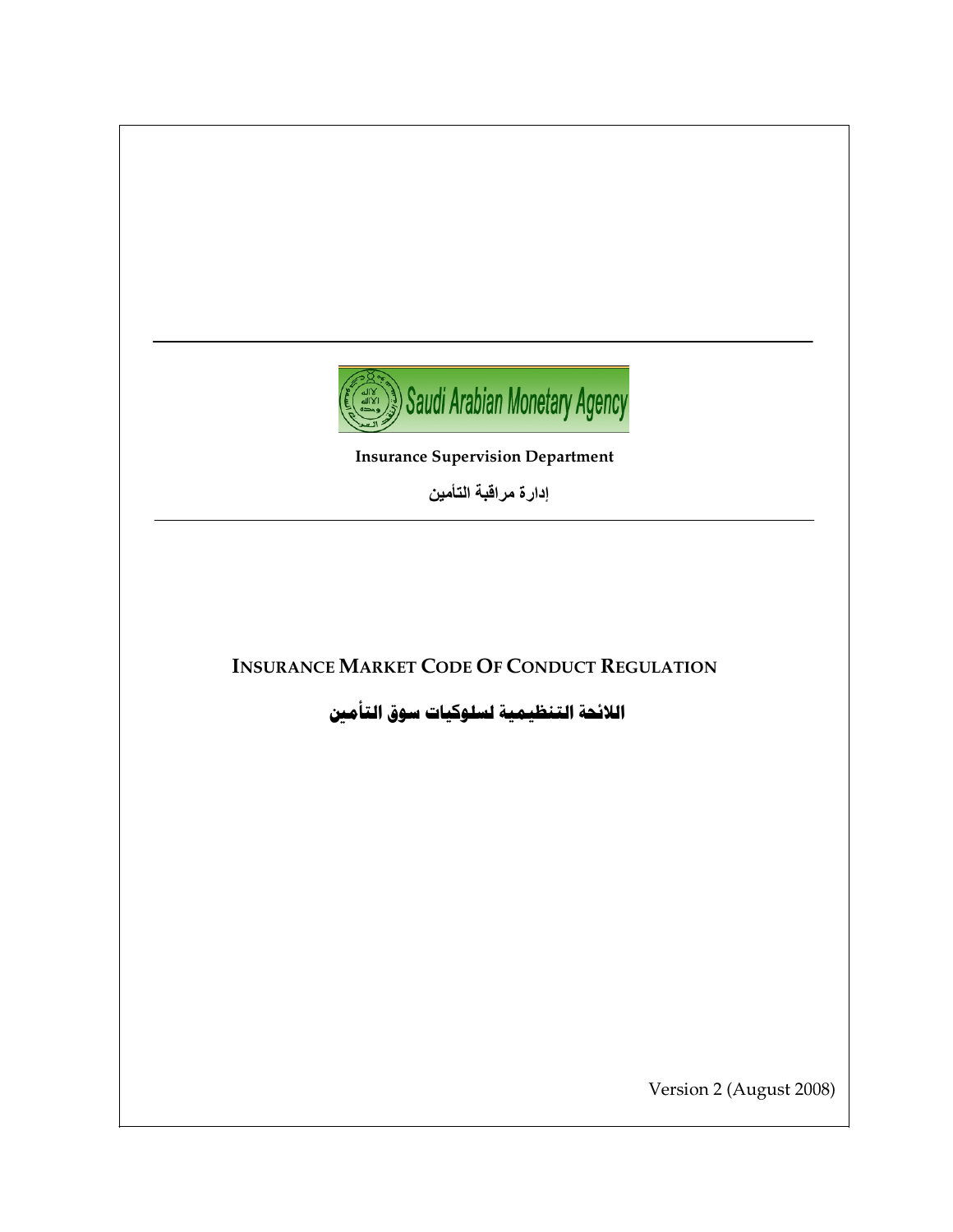

## **CONTENTS**

Part 1: Introduction

**Part 2: General Requirements** 

Part 3: Market Conduct Standards

**Section A: Policy Forms and Rates Section B: Advertising and Promotion Section C: Pre-sale Customer Contact** 

**Section D: Sales of Insurance Products** and Services **Section E: Post-sale Customer** Servicing

الباب الثاني: متطلبات عامة

الباب الأول: مقدّمة

الباب الثالث: معايير سلوكيات السوق فصل أ: نماذج (وثائق) التأمين والتسعير فصل ب: الإعلان والتسويق فصل ج: التواصل مع العميل خلال فترة ما قبل البيع فصلّ د: بيع منتجات وخدمات التأمين

المحتويات

فصل هـ: خدمة العميل بعد البيع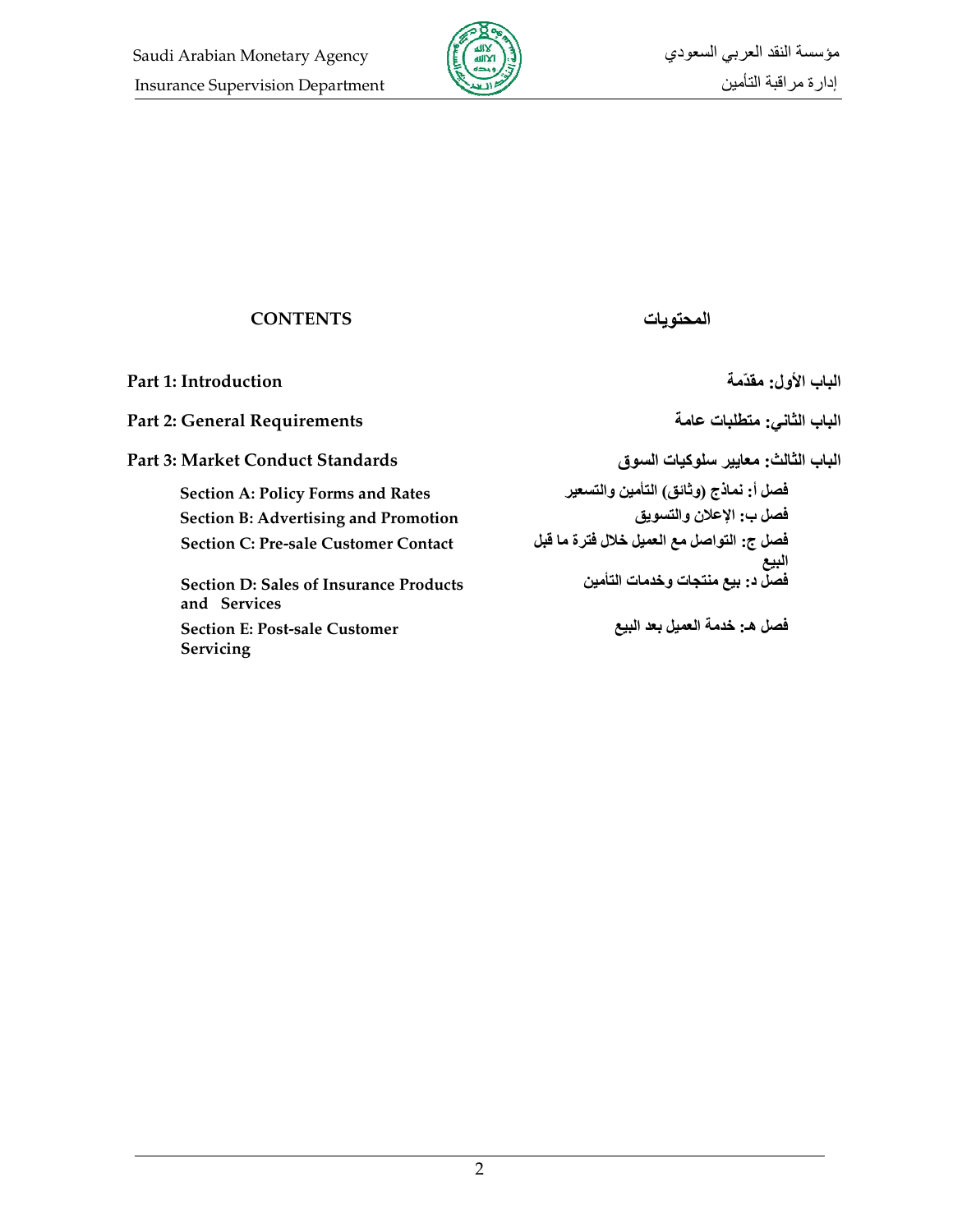

Saudi Arabian Monetary Agency ("SAMA")

**Insurance Market Code of Conduct Regulation** ("This Code")

#### Part 1: Introduction

#### Purpose

- This Code presents the general principles  $\mathbf{1}$ . and minimum standards that should be met by insurance and reinsurance companies, including branches of foreign insurance and reinsurance companies, and insurance related service providers in their dealings with their existing and potential customers.
- $2.$ The objective of This Code is to promote high standards of business conduct within the insurance industry.
- 3. This Code must be read in conjunction with the Law on Supervision of Cooperative Insurance Companies and its Implementing Regulations, in particular articles 12, 15, 16, 19, 22, 24, 25, 26, 37, 43, 44, 45, 46, 49, 51, 52, 53, 54, 55, 56, 71, 77, 78, and 80.

#### **Definitions**

 $\overline{4}$ . The term "Companies" in This Code is intended to include: insurance companies, and insurance related service providers including insurance brokerages, insurance agencies, insurance claims settlement specialists, loss assessors (loss adjusters), and insurance advisors. The rest of the terms used in This Code shall have the same meaning as per article one (1) of the **Implementing Regulations.** 

#### **Scope and Exemptions**

5. This Code applies to insurance and reinsurance companies, and insurance

# الباب الأول: مقدمة

## الغرض

- تشتمل هذه اللائحة على المبادئ العامة والحد الأدنــي مــن المعــابير التــي يجــب أن تلتــزم بهــا شركات التـأمين وإعـادة التـأمين، بمـا فيهـا فـروع شر كات التأمين و إعادة التأمين الأجنبية، وشر كات المهن الحرة في التعامل مع عملائها الحاليين و عملائها المحتملين في المستقبل
- الهدف من هذه اللائحة هو ترسيخ معايير عالية  $\cdot$   $\mathsf{r}$ لممارسة العمل في مجال نشاط التأمين
- يجب أن تقترن قراءة تعليمـات هـذه اللائحـة مـع  $\cdot$ ٣ نظام مراقبة شركات التأمين التعاوني ولائحته التنفيذيــة وعلــى الأخـص المــواد ١٢، ١٥، ١٦،  $19$  (17) 37) 07) 77 (77) 73) 33) 03)  $(13)$ ,  $(2)$ ,  $(0)$ ,  $(0)$ ,  $(0)$ ,  $(0)$ ,  $(0)$ ,  $(1)$ ,  $(1)$ ,  $(2)$  $A \cdot A \vee A \vee A$

# تعريفات

٤. يقصد بعبار ة "الشركات" الواردة في هذه اللائحة شر كات التأمين وشر كات المهن الحر ة بمن فيها وسسطاء ووكسلاء التسأمين وأخسصائيي تسسوية المطالبات التأمينيسة وخيبر اء المعابنسة ومقبدري الخسائر ومستشاري التأمين أما باقى العبارات المستخدمة في هذه اللائحة فتحمل نفس المعاني الــواردة فــي المــادة الأولــي مــن اللائحــة التنفيذيــة لنظام مر اقبة شر كات التأمين التعاو ني

### النطاق والاستثناءات

٥. تنطبق أحكام هذه اللائحـة علـى شـركات التـأمين و إعبادة التبأمين وشبر كات المهين الحبر ة بمين فيهيا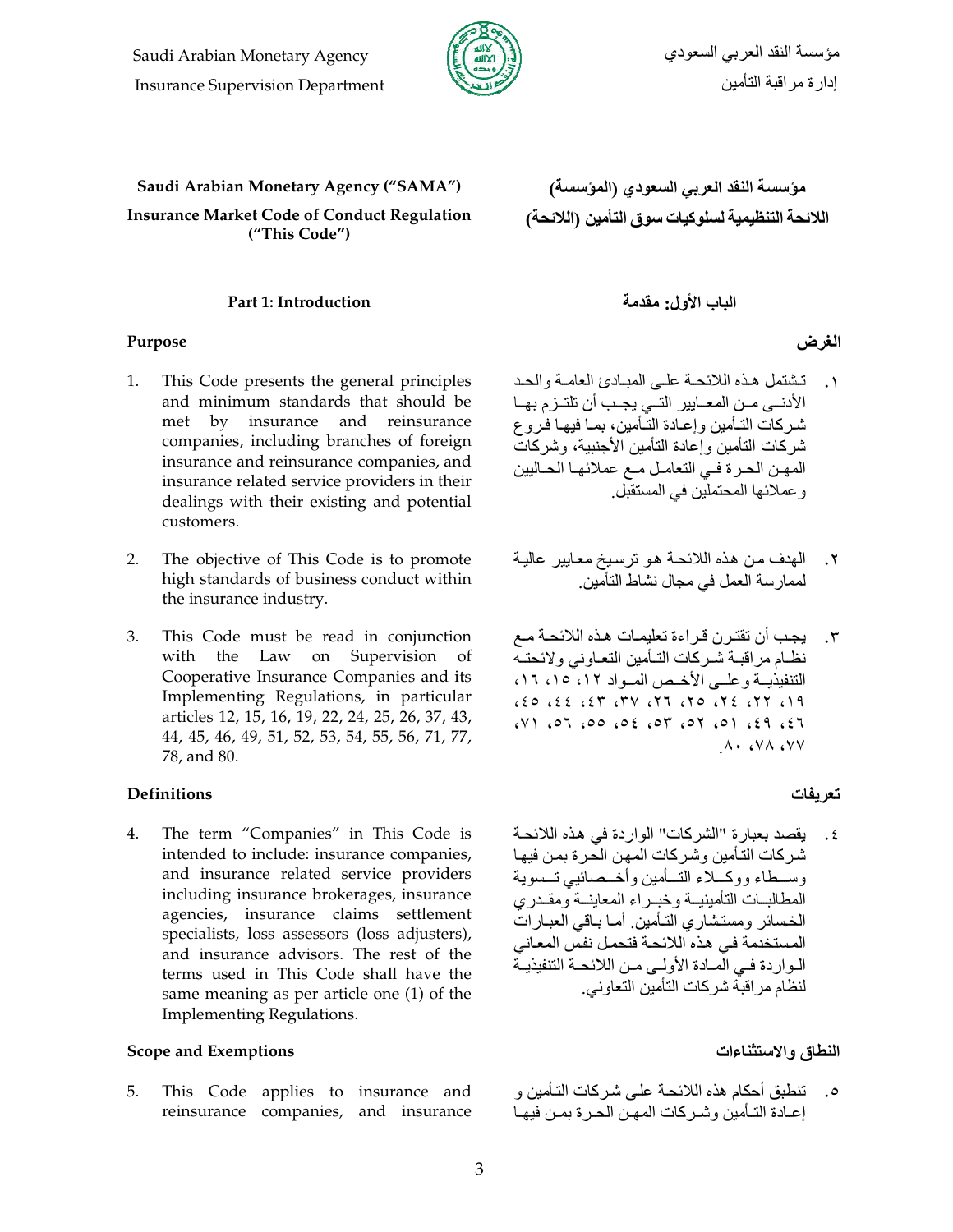

مؤسسة النقد العربي السعودي إدارة مراقبة التأمين

providers related service including insurance brokerages, insurance agencies, insurance claims settlement specialists, loss assessors (loss adjusters), and insurance advisors.

6. Reinsurance activities are exempted from the provisions of This Code.

## **Compliance Measures**

- 7. Companies must establish appropriate internal controls and procedures to ensure and monitor compliance with This Code, including the compliance of all contracted parties, in particular when there is clear evidence of a breach in the market conduct regulation.
- 8. Companies must maintain adequate records to demonstrate compliance with This Code, including but not limited to, reasons for early termination or nonrenewal of insurance policies, claims records and complaints records for a minimum period of ten (10) years.

# **Supervision of Other Contracted Companies**

# Non-Compliance

9. Non-compliance with the requirements set forth in This Code will be deemed a breach of the Law on Supervision of Cooperative Insurance Companies and its Regulations and Implementing the licensing conditions and may subject the companies to enforcement action.

# **Structure of This Code**

- 10. The market conduct requirements are outlined in Parts 2 and 3 of this Code:
	- a) Part 2 General Requirements, which are principle-based.
	- b) Part 3 Market Conduct Standards, which stipulate the companies' minimum conduct requirements across the customer relationship

وســطاء ووكـــلاء التـــأمين وأخــصائيبي تـــسوية المطالبات التأمينية وخبراء المعاينية ومقدرى الخسائر ومستشارى التأمين

لا تنطبق هذه اللائحة على أنشطة إعادة التأمين  $\mathbf{r}$ .

# إجراءات الالتزام

- يجب علـى الشركات أن تضع إجراءات المراقبـة الداخلية المناسبة لبضمان متابعية الالتيز ام بهيذه اللائحة وفي حالة تعاقدها مع أطراف أخرى ، فيتعين عليها التأكد من النز ام كاّفة الأطر اف بهذه اللائحة وبالأخص عند وجود مخالفة واضحة من أحد الأطر اف المتعاقدة معها
- يجب أن تحتفظ الشر كات بسجلات ملائمة لإثبات  $\cdot$   $\lambda$ النّز امهــا بهــذه اللائحـــة، علـــى ســبيل المثـــال لا الحصر أسباب الالغاء المبكر لوثـائق التـأمين أو عدم تجديدها، وسجلات المطالبات، وسجلات الشكاوي، و ذلك لمـدة عـشر (١٠) سـنوات كحـد أدنى.

# مر اقبة التز ام الشر كات المتعاقد معها

# عدم الالتزام

٩. يعتبر عدم الالتزام بالمتطلبات المنصوص عليها في هذه اللائحة مخالفا لنظام مر اقبــة شـر كات التسأمين التعساوني ولائحتسه التنفيذيسة ولسشروط التـصريح ويمكـن أن يُعـرّض الـشركة للعقوبـات النظامية

# هبكل هذه اللائحة

- . ١. منطلبات لائحة سلوكيات السوق مبينـة فـي البـابين الثانبي والثالث من هذه اللائحة:
- أ) الباب الثاني المنطلبات العامة: تستند على مبادئ عامة.
- ب) الباب الثالث معايير سلوكيات السوق: تشترط علـى الـشركات حـدأ أدنـى مـن المتطلبات والإرشادات للبيع والتسويق طوال فترة العلاقة مع العميل قبل وخلال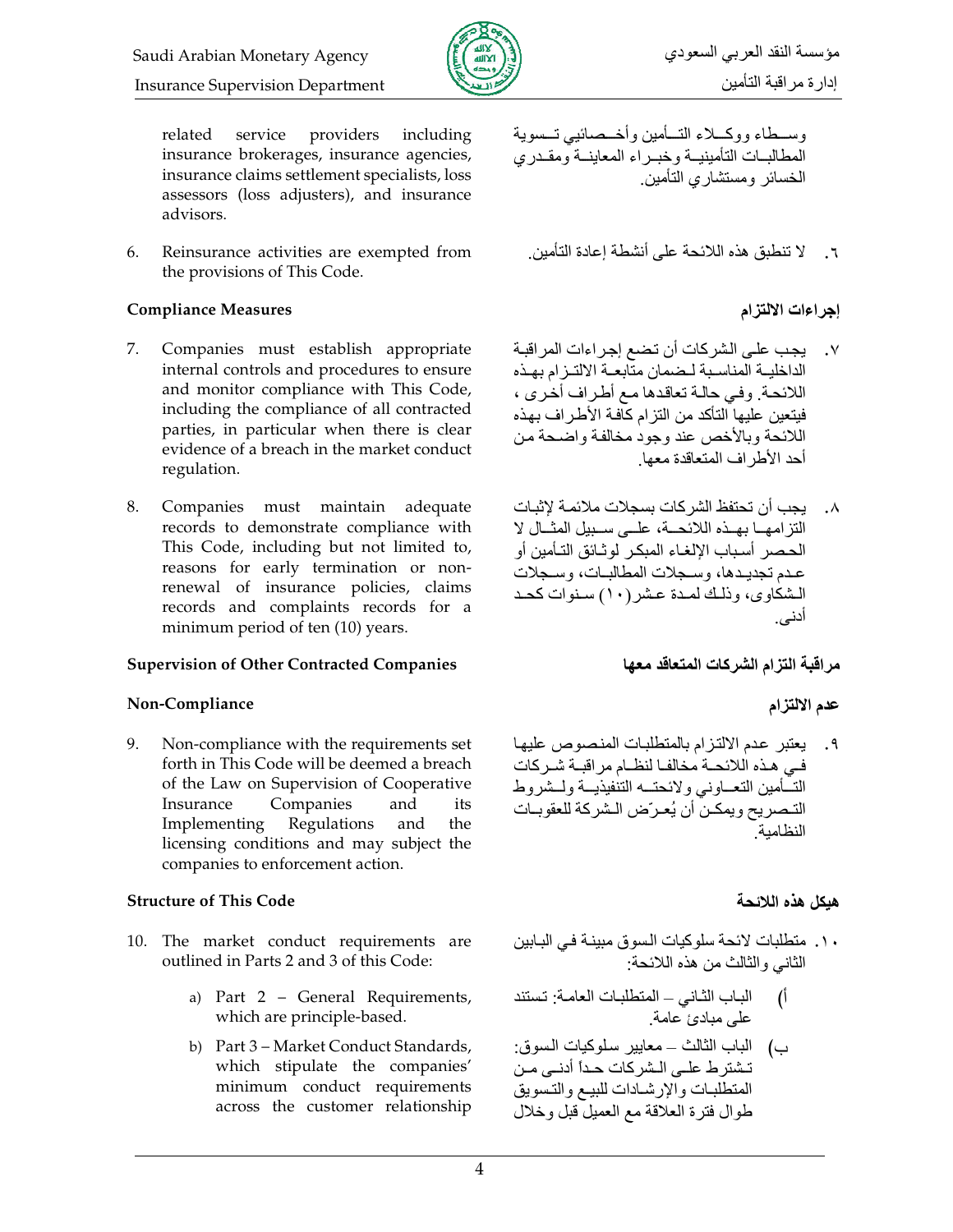

lifecycle, which includes pre-sale, and post-sale conduct sale, guidelines.

#### **Part 2: General Requirements**

### Integrity

11. Companies must act in an honest, transparent and fair manner, and fulfill all of their obligations to customers, which they have under the laws, regulations, and SAMA guidelines. Where these obligations have not been fully codified, companies may follow internationally accepted best practices.

### Skill, Care, and Diligence

12. Companies must act within their area of competence in dealing with customers. For this purpose, competence is acquired through training, experience, and working with experts in the field. Also, it is the duty of each company to keep their, and their employees' skills and knowledge of the insurance business up-to-date and be informed of the products and services offered by the company, or companies, they represent and the intended use of these products and services.

#### **Non-Discrimination**

13. Companies should unfairly not discriminate between customers; treatment should not differ based on customer (exiting or potential) race or gender. Companies must provide credible reasons for denying, canceling, and not renewing insurance policies. Furthermore, these reasons should be detailed in the customer's file and be made available to SAMA upon request.

#### **Adequate Resources**

14. Companies must take reasonable care in maintaining adequate managerial, financial, operational, and human وبعد البيع

الباب الثاني: المتطلبات العامة

الذز اهة

١١. يجب أن تعمل الشركات بأمانـة وشـفافية وعدل، وأن تفيى بكافية الالتزاميات التبي عليهما للعميلاء بموجب الأنظمة، واللوائح، وتعليمات المؤسسة وإذا كانت هذه الالتزامات غير مدونية في هذه اللائحــة أو فــي نظــام مراقبــة شــركات التــأمين النعاوني ولائحته التنفيذية بشكل كامل، فيجوز للـشركات أن تتبــع أفــضل الممار ســات المقبولــة دو لُباً

# المهارة والحرص والعناية

١٢. يجب أن تعمل الشركات ضمن مجال اختصاصها في التعامل مـع العمـلاء وفقـا للمهـارات المهنيـة اللازمية وبأقبصبي عنايية والحبرص عليى رفيع الكفاءة من خلال التدريب والخبرة والعمل مع الخبراء في هذا المجال وإن من واجب كل شركة مصرح لهاً أن تحافظ هي وموظفيها علـي تطـوير المهـارات وتحـديث المعرفـة فـي مجـال نـشاط التسأمين، وأن تكسون مطلعسة علسى المنتجسات والخدمات المقدمة من الشركة أو الشركات التي تمثلها وأن تكون أيضاً مطلعة علمي الاستخدام المقصود من هذه المنتجات و الخدمات

# عدم التمييز والتفضيل

١٣. يجب ألا تُميِّز الشركات في التعامل بين عملائها (الحاليين أو في المستقبل) بشكل غير عادل، بناءً عَلَى الْعرفي أو الْجنس ويُجب على الشركات أن تقدم أسباب مقنعة لرفض أو إلغاء أو عدم تجديد وثائق التأمين، وأن تحتفظ بهذه الأسباب مكتوبة فيي ملف العميل وتكون متاحة للمؤسسة عند الطلب

# موارد كافية

٤ ١. يجب أن تبذل الشر كات عنايـة معقو لـة للمحافظـة علىى موارد إدارية ومالية وتشغيلية وبشرية كافية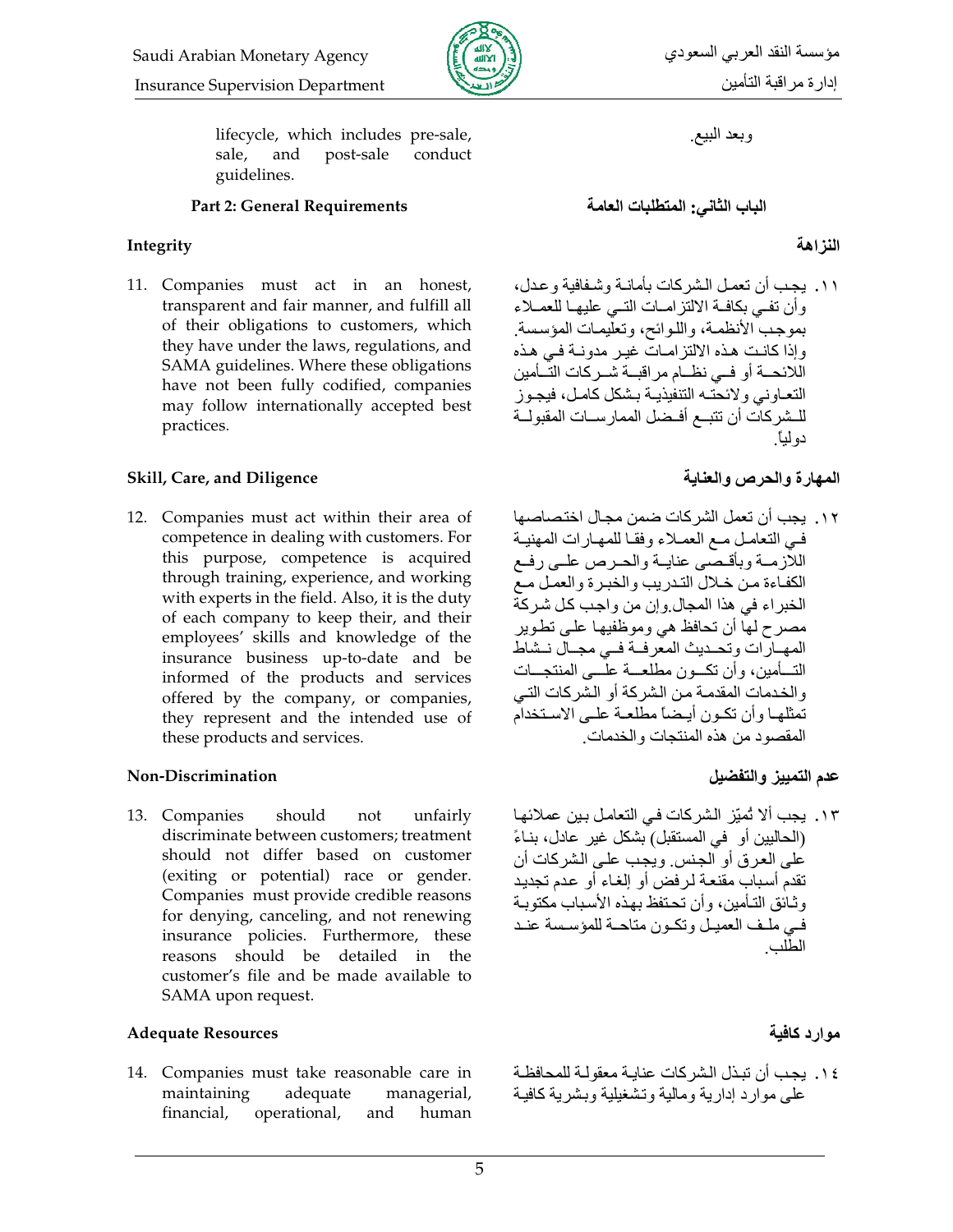



resources to carry out their business and serve their customers.

### **Disclosure Information to Customers**

- 15. Companies must communicate all relevant information to customers in a timely manner to enable them to make informed decisions.
- 16. Companies must take reasonable measures to ensure the accuracy and clarity of the information provided to customers and make such information available in writing.

### **Data Protection**

- 17. Companies must, at all times, ensure that customer personal data is protected. This means that the data:
	- a) Must be obtained and used only for specified and lawful purposes.
	- b) Must be kept by the company in the Kingdom.
	- c) Must be kept secure (e.g., original hard copies or scanned copy of the original hard copies saved in electronic files) and up to date for a period of ten (10) years.
	- d) Must be provided to the customer upon his written request.
	- e) Must not be disclosed to any third party, without prior authorization from SAMA, other than the companies' auditors, actuaries. reinsurers, and co-insurers.

When dealing with a third party (e.g., outsourcing), the company must set up data confidentiality agreements with the third party before initiating the business relationship.

للقيام بأعمالها وخدمة عملائها

# إفصاح المعلومات للعملاء

- ١٥. يجب أن تبلغ الشر كات العملاء بكافة المعلومات ذات العلاقــة فــي الوقــت المناسـب حتــي يكــون بمقـدو ر هم اتـخــاذٌ قــر ار ات مناسـبـة و مبنيــة علـــى معلو مات كافية
- ١٦. يجب أن تتخذ الشركات إجراءات معقولة لضمان دقة ووضىوح المعلومات المقدمة للعملاء وجعل هذه المعلو مات متو فر ۃ کتابیاً

## حماية البيانات

- ١٧. يجب علـى الـشركات التأكد، فـي جميـع الأوقـات، من حماية البيانات الشخصية للعملاء وهذا يعنى أن البيانات·
- أ) يجب الحصول عليها واستخدامها فقط لأغر اض محددة ونظامية
- ب) يجــب أن تحفــظ فــي المملكـــة مــن قبــل<br>الشر كة
- ج) يجب أن تحفظ في مكان آمن وأن تكون محدثة، على سبيل المثال لا الحصر حفظ النسخة الأصطية او صورة ممسوحة ضــوئياً منهــا فــي الملفــات الالكترونيــة ومحدثة لفترة عشر (١٠) سنوات
- د) يجب أن تقدم للعميل عند تقديمه طلب خطي بذلك
- ه) يجب ألا تُفصح لأي طرف ثالث دون تنصر بح مسبق من المؤسسة، باستثناء مراقبسي حسدابات المشركات والخبمراء الإكتسواريين وشسركات إعسادة التسأمين وشركات التأمين المشتركة.

عند التعامل مع طرف ثالث- على سبيل المثال لا الحصر الاستعانة بمصادر خارجية- يجب على الشركات وضع اتفاقيات سرية قبل البدء بالعمل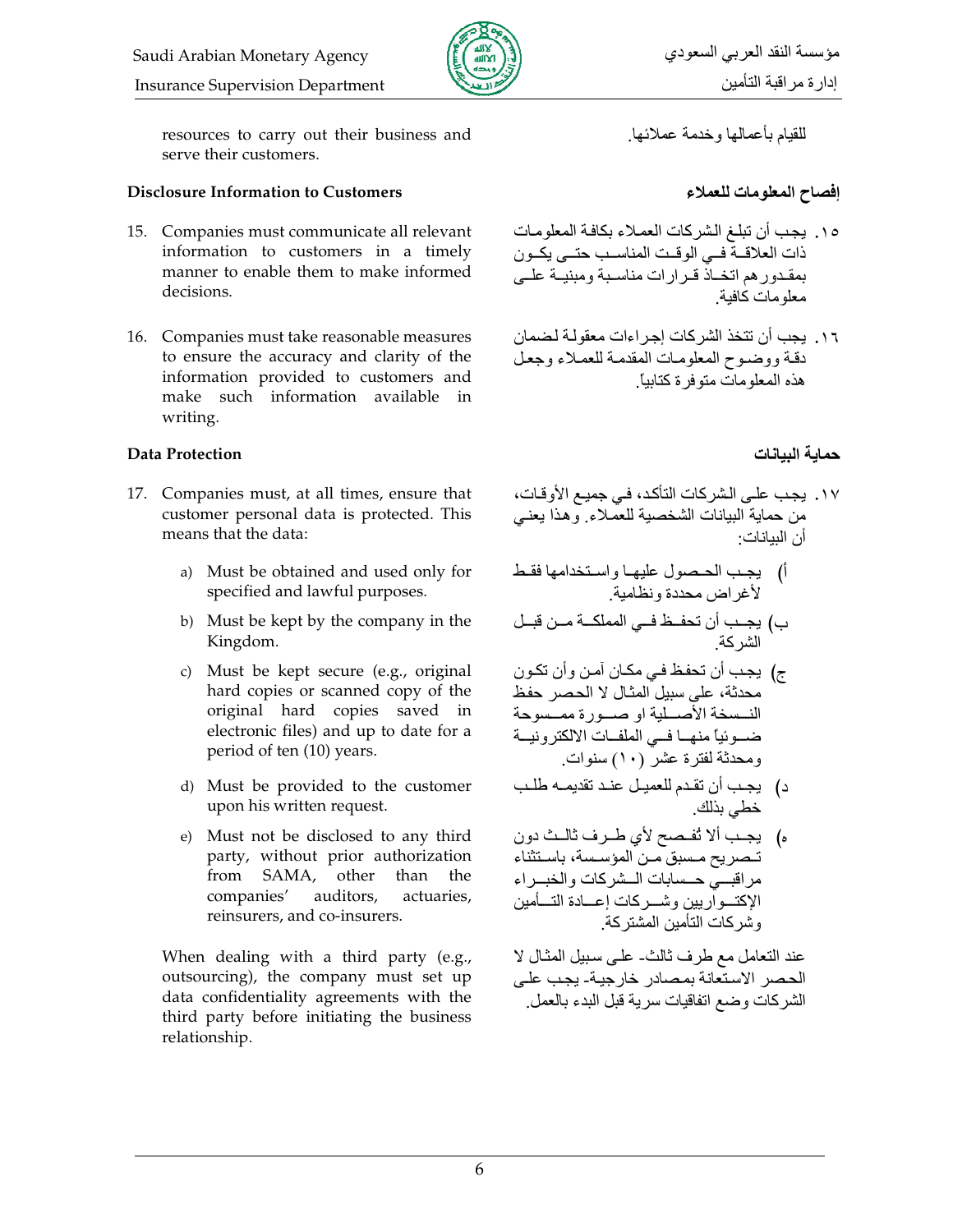

## **Security of Customer' Assets**

- 18. Companies must ensure the security of customers' assets held on their behalf. Any premiums collected by the broker or agent must either be placed in a separate bank account (the premium account) that has been established for that purpose, or passed directly to the insurance company as is required under the contractual arrangement with the insurance company. The only payments that can be deducted from the premium account are:
	- a) Premium payments to an insurance company.
	- b) Commission payments where the insurance company authorizes the broker or agent to make premium payments net of commission.

The premium account must not be treated as the property of the broker or agent in any sense. In particular, it must not be used as security for any loan, and it must be clearly beyond the reach of the broker or agent's creditors.

#### **Conflict of Interest**

19. Companies should take reasonable measures to identify and address conflicts of interest to ensure fair treatment to all customers. Where conflicts of interest arise. the companies must disclose such conflicts to the customer and must not unfairly place its interests above those of its customer.

#### **Contracting Service Providers**

20. Companies that use the services of other parties, including other companies, must have a contract in place setting out the terms and conditions for the provision of services, the rights and responsibilities of each party and the extent of the liability that each party has to the other, on a case by case basis.

# ضمان أموال العميل (الاقساط)

- ١٨. يجب أن تضمن الشر كات حمايـة أمـو ال العمـلاء التيي تحتفظ بها نيابية عنهم ويجب وضمع أيية أقساط تــأمين يحــصلها الوســيط أو الوكيــلّ فــي حساب مصرفي مستقل (حساب أقساط التأمين) الذي تم إيجـاده لهذا الغرض، أو يرحـل مباشـرة لشر كة التأمين حسب ما يقتضيه التر تيب التعاقدي مـع شـركة التـأمين ِ أمـا بالنـسبة للمـدفو عات التـيّ يمكن حسمها من حساب أقساط التأمين فهي:
	- أ) مبالغ الأقساط لشركة التأمين
- ب) مبـالـغ العمولــة حينمــا تقـوم شـركـة التـأمين بتفويض الوسيط أو الوكيل حسم العمولة من أقساط التأمين مباشر ة

ويجب ألا يعامل حساب أقساط التأمين علمي أنـه مـن أمــلاك الوسـيط أو الوكيـل فـي أي حــال مـن الأحسوال وعلسى وجسه الخسصوص، يجب ألا يستخدم هذا الحساب كـضمان لأي قـر ض، كمـا يجب أن يكون بعيداً عن متناول دائنيي الوسيط أو دائني الوكيل

### تضارب المصالح

١٩. بجب علـى الـشر كات أن تتخـذ إجـر اءات معقولـة لتحديـد أي تـضارب فـي المـصالح ومعالجتهـا لضمان التعامل العادل مع كافة العملاء وعندما ينشأ تضارب في المصالح، يجب على الشركة أن تفصح للعميل عن هذا التضارب ويجب ألا تقدم مصالحها على مصالح العميل علىي نحو غير عادل

### التعاقد مع الشركات الأخرى

٢٠. عندما نتعاقد الشركات بالتعامل فيمـا بينهـا أو مـع شر كات أخر ي ، يجب أن تر تبط بعقد سار بُحدد أحكام وشروط نقديم الخدمات وحقوق ومسؤوليات كل طرف ومدى مسؤولية كل طرف تجاه الطرف الآخر كل حالة على حده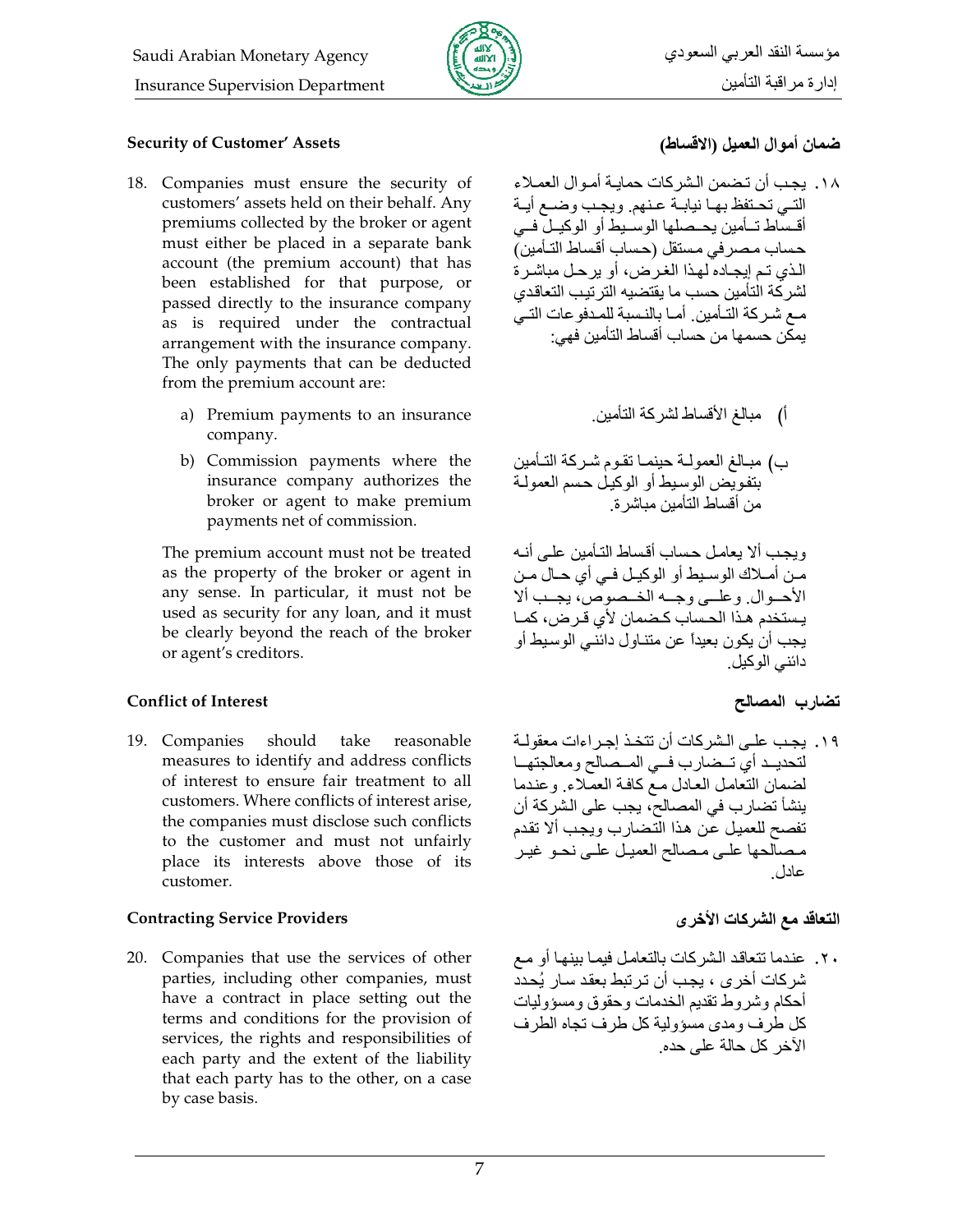

### Part 3: Market Conduct Standards

#### **Section A: Policy Forms and Rates**

### **Policy Wording and Packaging**

- 21. The wording of the insurance policy application and contract forms must adhere, at a minimum, to the following:
	- a) Written in Arabic and be made available in English upon customer request.
	- b) Use simple language and sentence structure, when possible.
	- c) Printed in clear, readable text, with no fine print.
- 22. The printed insurance policy application and contract forms must adhere to requirements set in article 52 of the Implementing Regulations, and include:
	- a) A disclosure statement indicating that the policy contract is the entire contract.
	- b) A description of the insured's duties after a loss has been incurred.
	- c) A description of the claims handling and dispute handling procedures as well as the documentation required for each.
	- d) Any other written endorsements, supplements, or documents.

### **Policy Amendments**

- 23. An insurance policy contract shall be amended only after a written and signed request submitted by the policyholder by mail or fax, and to which the insurance company agrees followed by an endorsement issued by the insurance company to the policyholder.
- 24. For spelling mistakes and changes in the regulations, the policy contract can be modified without a written request as long

الباب الثالث: معايير سلوكيات السوق

فصل أ: نماذج (وثائق) التأمين والتسعير

نص وثيقة التأمين وما تتضمنه

- ٢١. يجب أن يستوفي نص طلب وثيقة التـأمين ونمـاذج<br>الوثائق المتطلبات التالية كحد أدني:
- أ) أن تكون مكتوبة باللغة العربية مع إمكانية توفير ها باللغة الانكليزية بناءً علَّمي طلب
- ب) أن تكون لغتها وصياغة جملها بسيطة قدر الامكان
- ج) أن تكون مطبوعة بشكل واضح ومقروءة وألا تكون طباعتها بأحرف صغيرة جداً.
- ٢٢. يجـب أن يــستوفي طلــب وثيقــة التــأمين ونمــاذج<br>الوثائق المطبوعة المتطلبات المنصـوص عليها في المسادة ٥٢ مــن اللائحــة التنفيذيــة لنظــام مر اقبــة شر كات التأمين التعاو نبي، و أن تشتمل علي:
- أ) بيان إفصاح يوضح أن وثيقة التأمين هو كامل العقد المعتد به بين الطرفين ِ
- ب) وصف لواجبات الشخص المؤمن لـه بعد<br>تكبد أية خسار ة
- ج) وصف لإجراءات التعامل مع المطالبات والنعامـــل مـــع المناز عـــات والمــستندات<br>المطلوبة لكل منها
- د) أي مــــــن المرفقـــــــات أو الملاحــــــق أو المستندات

# تعديلات وثيقة التأمين

- ٢٣. لا تعدل وثيقة التأمين إلا بعد طلب خطبي وبتوقيع مقدم مـن قبـل المـؤمن لــه عبـر البريـد أو الفـآكس وبعد موافقة شركة التأمين علية، تصدر شركة التأمين بعد ذلك ملحقًا للو ثبقة الى المؤمن له
- ٢٤. أمـا بالنسبة للأخطـاء الإملائيـة أو التعديلات التـي تطر أ علـي الأنظمـة، فإنـه بالإمكـان تغيير الوثيقـة دون الحصول على طلب مقدم من المؤمن لـه مـع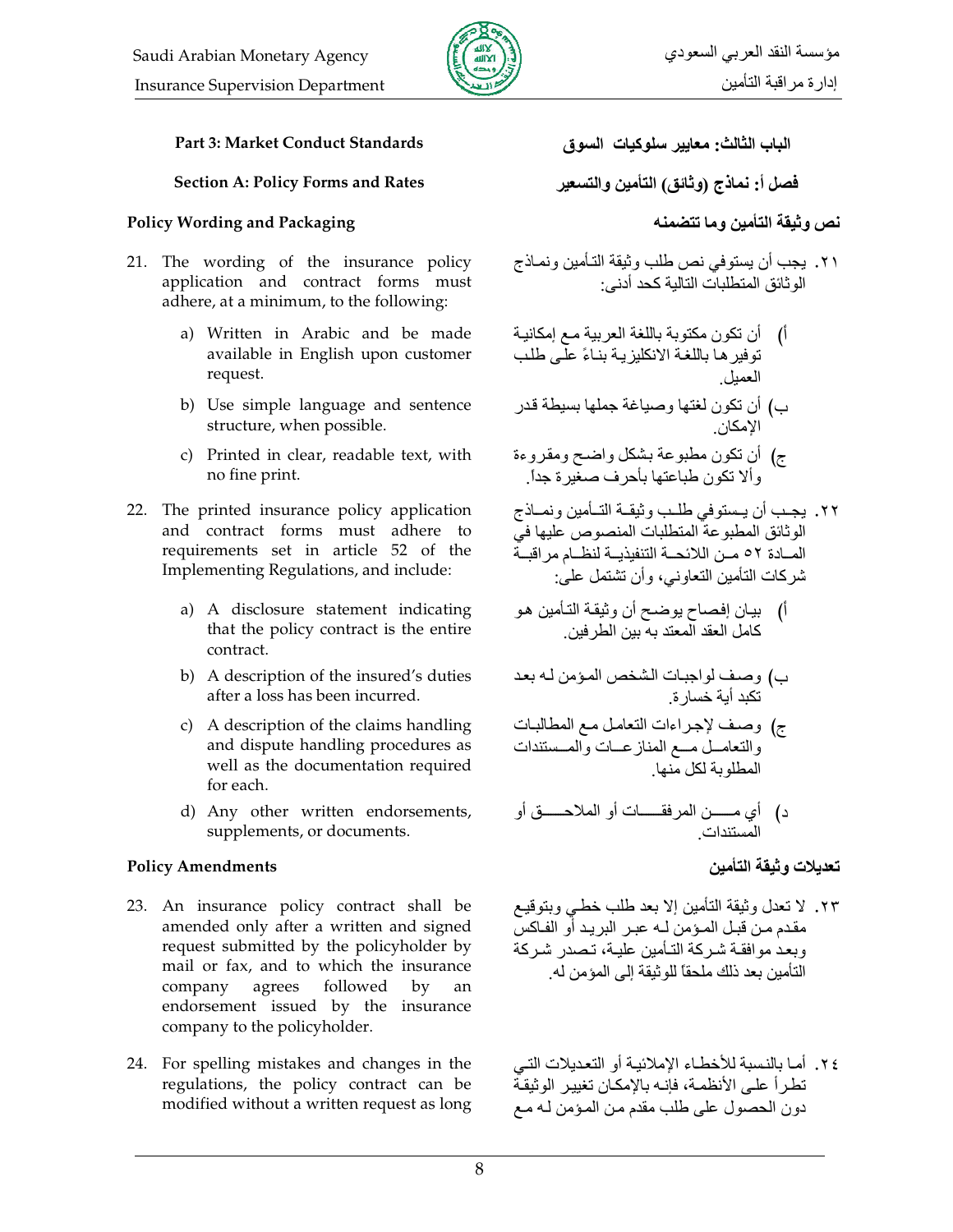

as the customer is notified in writing.

### **Policy Cancellation**

- 25. Companies should include cancellation terms that are fair to customers and are reasonable and appropriate with regard to the product. The cancellation conditions must be clearly stated in the policy contract, including:
	- a) Conditions permitting the insurance company to cancel the policy.
	- b) Conditions permitting the policyholder to cancel the policy.
	- c) Cancellation notice requirements, including notice period. In any case, excluding emergency cases such as war, riots, strikes, and terrorist attacks, the policyholder should be afforded a minimum period of thirty (30) days before the effective date of cancellation by the companies (as per article 54 of the Implementing Regulations).
	- d) A description of the refund of premium due to the policyholder on cancellation of the policy and when it would be payable.
	- e) For Protection and Savings insurance, in addition to (d) above, a description and illustration of the cash surrender value, if applicable, for each year of the plan.

#### "Free Look" Clause (Protection & Savings **Insurance Products)**

26. Every policy for protection and savings insurance should provide at least a twentyone (21) day Free Look period from the date of delivery of the insurance contract for the policyholder to review the contract to assess its suitability and whether it provides the benefits described by the agent or broker. The policy will be deemed to be fully in force and this provision will be deemed to be waived by the إبلاغه كتابيا بهذا التغيير

الغاء وثيقة التأمين

- ٢٥. بجب علي الشر كات أن تنص علي شر وط الغاء الوثيقــة بحيــث تكــون عادلــة و و اضـــحة بالنــسبة للعصلاء ومعقولية ومناسبة فيميا يتعلىق ببالمنتج ويجب أن تكون شروط إلغاء الوثيقة مبينة بشكل واضح في وثيقة التأمين، متضمنا ما يلي:
- أ) شروط السماح لشركة التأمين بالغاء وثيقة<br>التأمين
- ب) شـروط الـسماح للمـؤمن لــه بـإلغـاء وثيقـة<br>التأمين
- ج) منطلبات الإشعار بالإلغاء، بما في ذلك فنرة الإشعار بالإلغاء وفيي أي حال من الأحوال- بإستثناء الحالات الطار ئـة مثـل الحسرب وحسالات المشغب والإضمراب والإرهاب- يجب أن يمنح المؤمن له مهلة ز منبـهَ قدر ها ثلاثـبن ٣٠ بو مـّا كحد أدنـي قبل تاريخ سريان الإلغاء من قبل الشركة (وفقًا للمادة ٤٥ من اللائحة التنفيذية لنظـام مراقبة شركات التأمين التعاوني).
- د) وصيف لطريقية استرداد قسط التسأمين المستحق للمؤمن لمه عند إلغاء وثيقة التأمين ومتى يكون مستحقا للدفع
- ه) بالنسبة لتأمين الحماية والادخار ، إضافة للفقـر ة (د) المـذكور ة أعــلاه، بجـب ببــان وتوضيحُ قيمة الاسترداد النقدي، إذا كـان ذللك سارياً، لكل سنة من الخطة أو البر نامج التأميني.

# شرط المدة المتاحة للنظر في الوثيقة (تأمين الحماية والادخار)

٢٦. يجب أن تـنص كـل وثيقـة تـأمين تغطـي "تـأمين الحمايـة والادخـار " علـى مـدة زمنيـة للنظـر فـى الوثيقة قدر ها ٢١ يوماً على الأقل من تاريخ تسليم وثيقة التأمين للمؤمن لـه لمراجعة الوثيقة وتقييم مدى ملاءمتها وما إذا كان توفر المزايا التي و صـفها الوكيـل أو الوسـيط وسـوف تعتبـر وثيقـة التأمين سارية المفعول بشكل كامل وسيعتبر هذا الشرط متناز لأ عنـه مـن قبـل المـؤمن لـه إذا لـم يقم بتبليغ شركة التأمين خلال الفتر ة المحددة بأنه سيتم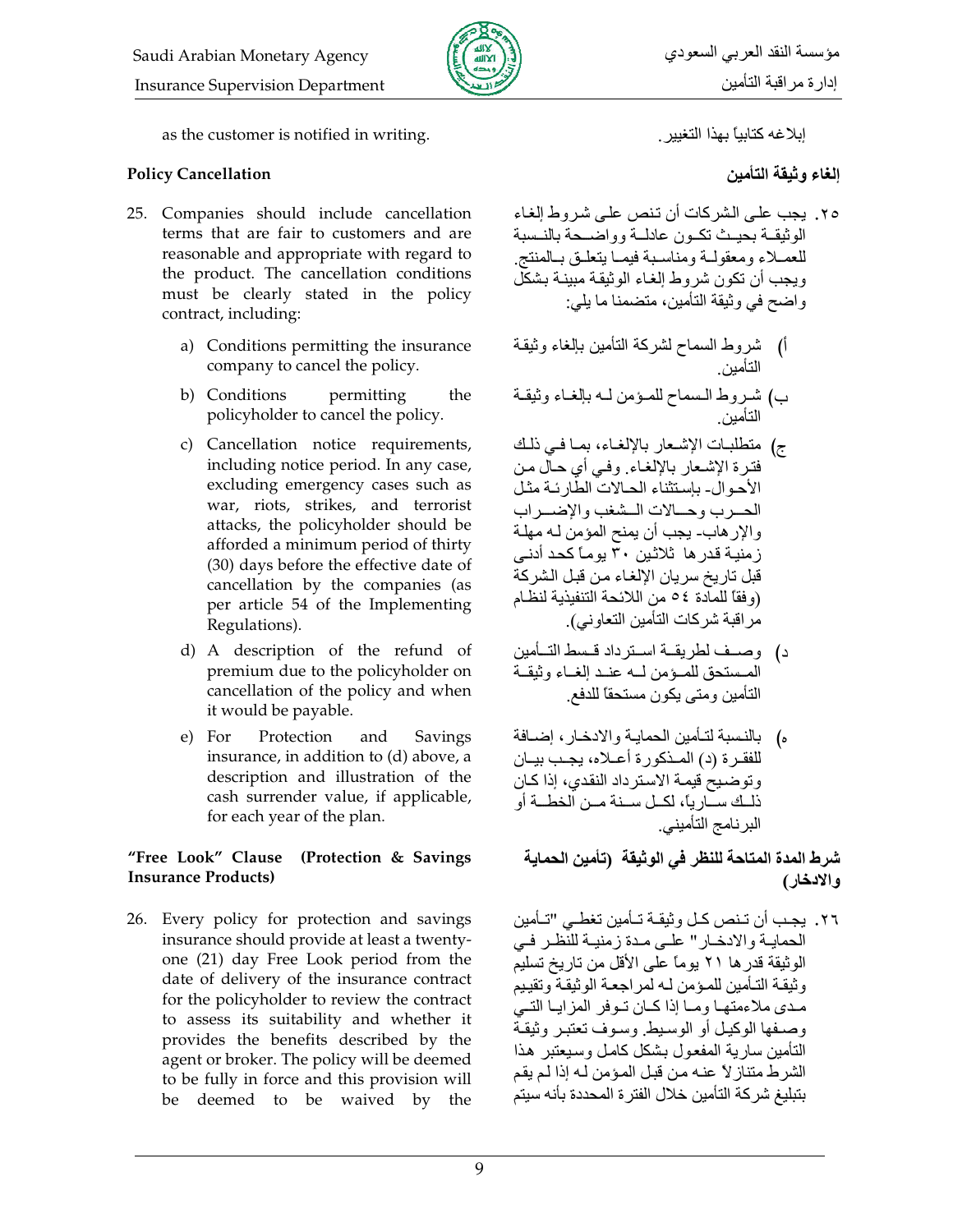

policyholder, if the policyholder does not inform the insurance company within the period that the policy will be returned. If the policyholder deems the policy unsuitable, the insurance company must be notified in writing within the Free Look period and a refund of premiums paid to the customer subject only to the following:

- a) Deduction of the expenses incurred by the insurance company on examination medical  $\alpha$ f the customer.
- b) Deduction of a proportionate risk premium for the period of cover.
- c) In respect of a unit linked plan, the insurance company shall also be entitled to make an appropriate adjustment to take account of changes in the unit price.

### Pricing

27. Companies must apply the pricing structure submitted to and approved by SAMA as part of the product approval application.

### **Section B: Advertising and Promotion**

### **Honest Representation**

- 28. Companies must not communicate any statements or advertising, directly or indirectly, that are inaccurate, misleading, exaggerated, or deceptive, including but not limited to information on:
	- a) Name of the company issuing the insurance policy.
	- b) Financial status of the insurance company issuing the policy.
	- c) Coverage of the policy.
	- d) Benefits or advantages promised by the policy.
	- e) If the advertising includes the policy pricing, then it should indicate whether the price is inclusive of all

إرجاع وثيقة التأمين وإذا اعتبر العميل المؤمن له أن وثَّيقة التأمين غير مناسبة، فيجب إشعار شركة التـأمين خطيـاً خـلال الفتـرة المتاحـة للنظـر فـي الوثيقـة وتخـضع الأقـساط التـي يـتم اسـتردادها و دفعها للعميل لما يلي فقط:

ج) فيمــا يتعلّــق بالبرنـــامج المــرتبط بوحــدة ، يحــق لــشركة التــأمين أن تقــوم بتعــديل مناسب للأخذ في الحسبان التغير ات في سعر الوحدة

### التسعير

٢٧. يجب أن تطبق الشر كات طريقة التسعير المقدمة للمؤسسة والتبى سبق الموافقة على العمل بها كجزء من طلب الموافقة على المنتج

- ج) تغطية وثيقة التأمين
- د) المزايا أو الفوائد التي تمنحها وثيقة التأمين.
- ه) إذا كان الإعلان يتضمن سعر وثيقة التأمين، فيجب إيضاح ما إذا كان السعر شاملا لكافة الرسوم أم لا .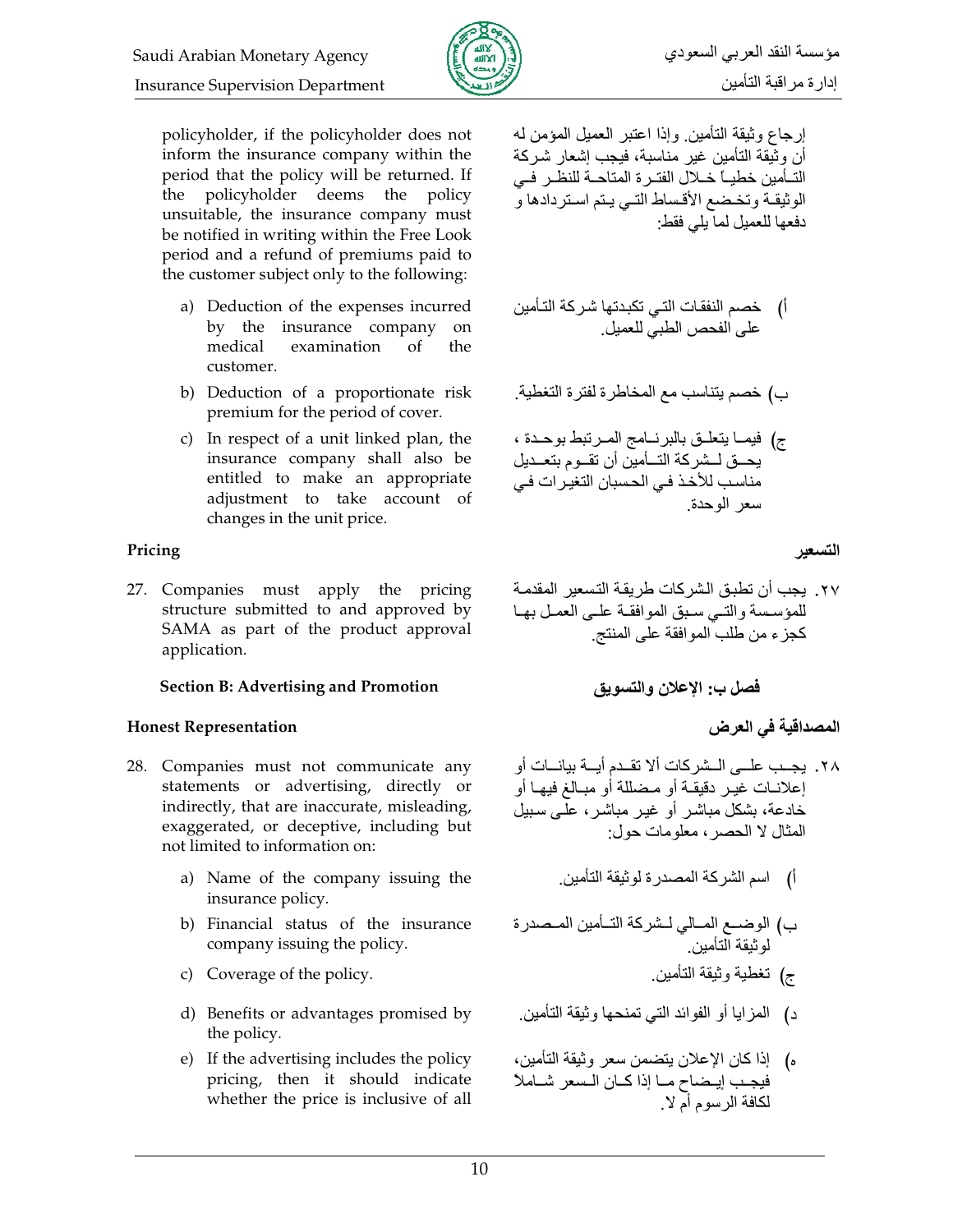

#### fees.

#### **Defamatory Statements**

29. Companies should not include in their advertising any false, defamatory, or negative statements on other companies.

#### **Section C: Pre-sale Customer Contact**

#### **Information about the Companies' Offering**

- 30. Companies must disclose, at a minimum, the following information to each customer prior to accepting an application for an insurance contract:
	- a) Whether they are an insurance company, or are acting on behalf of an insurance company, or acting on behalf of the customer.
	- b) Any financial relationship between a broker and the insurance company other than the normal commission agreements. In particular if there is any cross-ownership, or both parties have owners in common, the customer should be informed.
	- c) The nature and range of products and services they can provide.

#### **Customer Needs Assessment**

- 31. Companies must seek information from customers as might reasonably be expected to assess their insurance needs in relation to the products and services in which they indicated an interest. Companies are not required to determine customers' insurance needs beyond the specific products and services in which customers have indicated an interest, except with regard to protection and savings contracts (see article 38 below).
- 32. Customers should be informed of their duty to disclose relevant and accurate information at every stage of the business relationship (e.g., applications, renewal, claim requests, etc.).

## بيانات مضللة

٢٩. يجب ألا تشتمل إعلانات الشركات على أية بيانات خاطئــة أو مـضللة أو سـلببة عـن شـر كات تــأمبن آخر *ی*.

فصل ج: الاتصال مع العميل خلال فتر ة ما قبل البيع

معلومات عن عروض منتجات الشركات

- ٣٠. يجـب أن تفــصح الــشركات كحــد أدنــى عــن المعلومات التالية لكل عميل قبل قبول طلب الحصول على وثبقة تأمين:
- أ) ما إذا كانت هي شركة تـأمين أو تعمـل لمـصلحة شـركة تـأمين أخـري أو تعمـل بشكل مستقل لمصلحة العمبل
- ب) إذا هناك علاقة مالية بين الوسيط وشركة التسأمين غيبر انفاقيسات العمولسة العاديسة وعلى وجه الخصوص، إذا كانت هناك أية ملكية مشتركة، أو كان لدى الطرفين ملاك مشتركين، يجب أن يبلغ العميل بذلك ِ

تقدير احتياجات العميل

- ٣١. يجب أن تسعى الشركات إلى الحصول على حد معقبول مسن المعلومسات عسن العمسلاء لتقسدبر احتياجـاتهم مـن منتجـات و خـدمات التــأمين التــى يرغبون الحصول عليها ولا يتطلب من الشركات تحديد احتياجات العملاء من التأمين بقدر أعلى من المنتجات والخدمات التي أبدوا ر غبتهم في الحبصول علبهيأ، باستثناء عقود تبأمين الحمابية والإدخار (انظر المادة ٣٨ أدناه)
- ٣٢. يجب إبلاغ العملاء عن واجبهم بالإفصاح عن معلومات دقيقة و ذات صلة عنهم في كل مراحل النعامل مع الشركة، على سبيل المثال لا الحصر عند تعبئة نموذج طلب التأمين، والتجديد وتقديم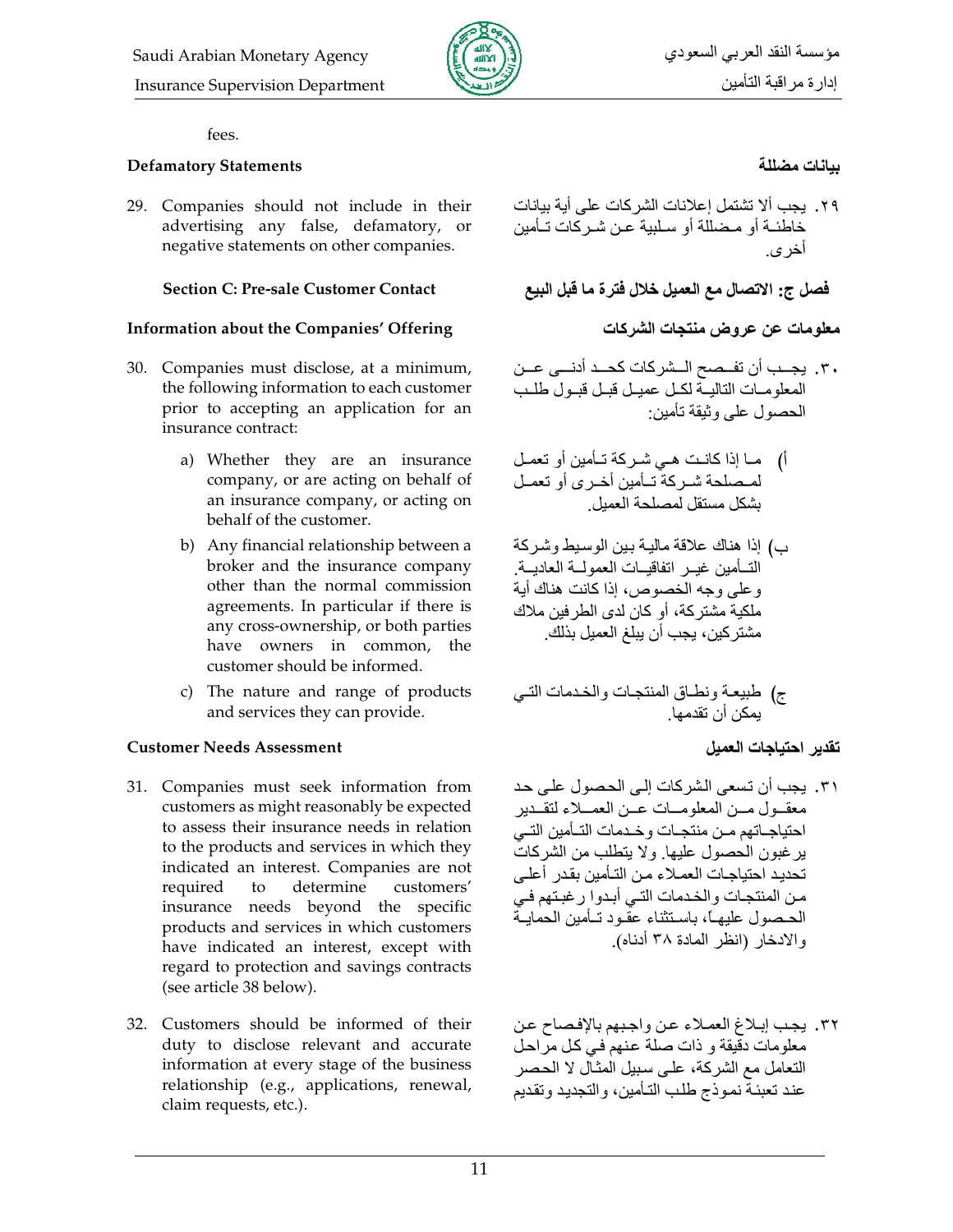

المطالبة ....إلخ.

#### **Advice to Customers**

- 33. Companies must ensure that the advice given to clients adequately meets their needs.
- 34. Companies must provide sufficient information to enable customers to make informed decisions when purchasing insurance products and services, including:
	- a) An explanation of how the proposed advice meets their needs.
	- b) If different options are identified, the difference in the benefits, coverage, and costs of such options.

#### **Avoidance of Churning**

35. Companies should not advise a customer to replace an existing protection and savings policy with a new one, unless it fully justifies the recommendation and makes it clear that a second set of initial charges will be incurred, and the agent or broker will earn initial commissions on the new product.

#### Quotations to be Obtained from More than **One Insurance Company**

36. Insurance brokers must make reasonable efforts to obtain quotations from several insurance companies, and indicate the reasons for recommending any particular insurance company. For contracts other than protection and savings, if the insurance company recommended by the broker has not provided the cheapest quotation, the broker must provide details of the cheapest quotation to the customer, justification for and a full his recommendation. The justification should include a comparison of the terms and conditions, as well as the clarification of difference in coverage the and تقديم المشورة والتوصية للعملاء

- ٣٣. يجب عليي البشر كات التأكيد مين أن الميشور ة والتوصية المقدمة للعملاء تلبى احتياجاتهم بشكل كاف
- ٣٤. يجب على الشركات توفير معلومات كافية عن المنتجبات والخبدمات لتمكين العميلاء مين اتخياذ قر ار ات و اعيــة و مبنيــة علــى معلو مــات كـافيــة عنـد شراء منتجات وخدمات التأمين، من ضمنها:
- أ) توضـيح ملائمــة المـشورة المقترحــة فــي تلبية احتياجاتهم
- ب) إذا تم تحديد خيارات مختلفة في المشور ة المقترحة، يجب إعطـاء معلومـات حـول الاختلاف في مز ايا وتغطية وتكاليف هذه الخيارات

تجنب تضخم المصاريف

٣٥. يجب ألا توصى الشركات العميل باستبدال وثيقة تأمين الحماية والادخار بأخرى جديدة، ما لم تبرر بشكل كامل التوصية وتوضح أنه سوف يتم تكبد مبالغ أخرى من المصاريف الأولية، وأن الوكيل أو الوسيط سوف يتقاضمي عمولات أوليــة علــي المنتج الجديد

عروض الأسعار التي يتم الحصول عليها من أكثر من شر كة تأمين

٣٦. يجـب أن يقـوم وسـطاء التـأمين بجهـو د مقبو لــة للحصول على عروض أسعار من عدة شركات تـأمين، ويو ضـحو ا أسـباب تو صـبتهم بأيــة شـر كـة تأمين محددة وبالنسبة لعقود التأمين العام والتأمين الصحي، إذا لم تقدم شركة التـأمين التـي أوصـي الوسيط بها السعر الأر خص للعميل، يجب على الوسيط أن يقدم للعميل تفاصيل السعر الأرخص وتبريراً كاملاً لتوصيته. ويجب أن يشتمل التبرير على مقارنية للأحكام والشروط المقدمة وتوضيح الفر ق في حدود التغطية والتعويض ونسبة التحملُ بين شركة وأخرى والتي يبنى عليها تقدير القسط وإذا كان الوسيط سوف يتقاضى عمولة أكبر على الوثيقـة الموصــي بــه، يجـب توضــيح هـذا الأمـر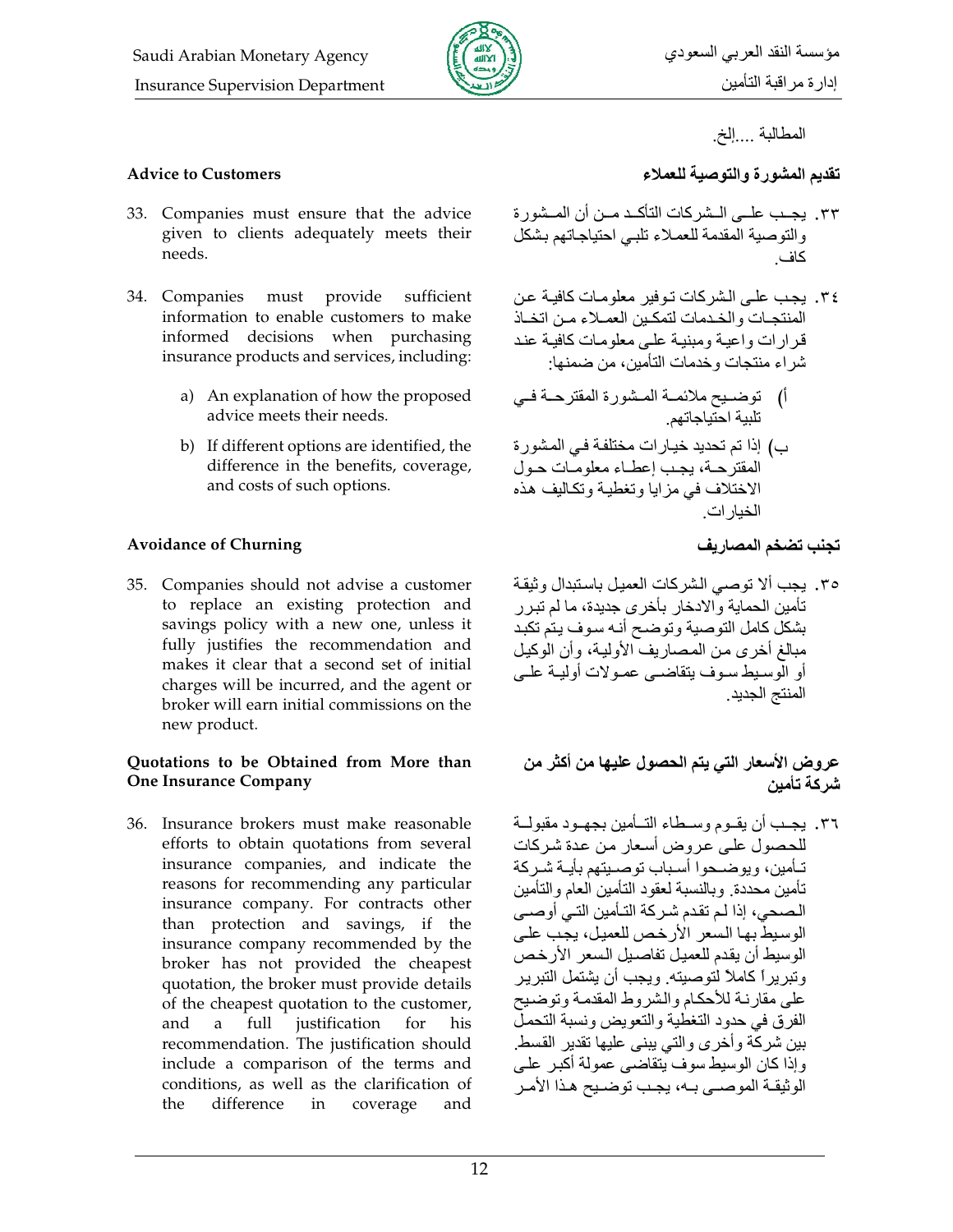compensation offered by each insurance company, and if the broker would earn more commission on the recommended contract this must be explained to the customer.

#### Section D: Sale of Insurance Products and **Services**

## **Disclosure to Customers**

- 37. Prior to accepting an application for an insurance policy, the companies must provide customers, upon their request, with the key terms and conditions of the product and service to be purchased, including but not limited to:
	- a) The name of the insurance company underwriting the policy.
	- b) Benefits, exclusions, and deductibles.
	- c) The coverage period.
	- $d)$  All related costs, including premiums and any other fees.
	- e) The terms of payment covering the periodicity of payment, grace period, implications of discontinuing the premium and any other related details.
	- f) The claims handling procedure.
	- g) The complaints handling procedures.
	- h) The obligations of each party under the insurance policy.
	- i) The cancellation rights and conditions.
	- i) The renewal date and contract clauses to be renegotiated (if any).
	- k) The requirements for carrying out policy alterations.
	- 1) Any aspect of the policy where the insurance company has the right to change something once cover has commenced such as benefit charges

للعميل ِ

فصل د: بيع منتجات وخدمات التأمين

# الإفصاح للعملاء

٣٧. قبل قبول طلب الحصول على وثيقة تـأمين، يجب أن تبزود البشركات العميلاء بنساءً عليي طلبيهم بالأحكام والشروط الأساسية للمنتج والخدمة التي سبتم شر او ها، على سبيل المثال لا حصر -

- أ) اسم شـركة التــأمين التــي تـضمن تغطيــة<br>وثيقة التأمين
	- ب) المزايا والاستثناءات والاقتطاع
		- ج) فَتَرَةَ التَّغْطَيَةِ.
- د) كافة التكاليف ذات الصلة، بمـا فيهـا أقساط التأمين و أيـة ر سو م أخر ي<sub>.</sub>
- ه) شروط الدفع والسداد التبي نشمل مواعيد دفع الأقساط، وفترة المسماح، وعواقب الانقطاع عن سداد الأقساط، وأيـة تفاصـيل أخرى متعلقة يذلك
	- و) إجراءات تسوية المطالبات
	- ز) إجراءات النعامل مع الشكاوي
- ح) الننزامــات وواجبــات كــل طــرف بموجــب<br>وثيقة التأمين
	- ط) الحقوق والشروط المتعلقة بالإلغاء
- ي) تـاريخ التجديد وإعـادة التفـاوض فـي بنـود<br>العقد إذا استلزم الأمر
- ك) متطلبــات إجــراء تعــديلات علــى وثيقــة<br>التأمين
- ل) أي جانب من جوانب وثيقة التأمين يكون لشركة التأمين الحق في تغيير أي بند بعد بدء سريان مفعول التغطية كرسوم المزايا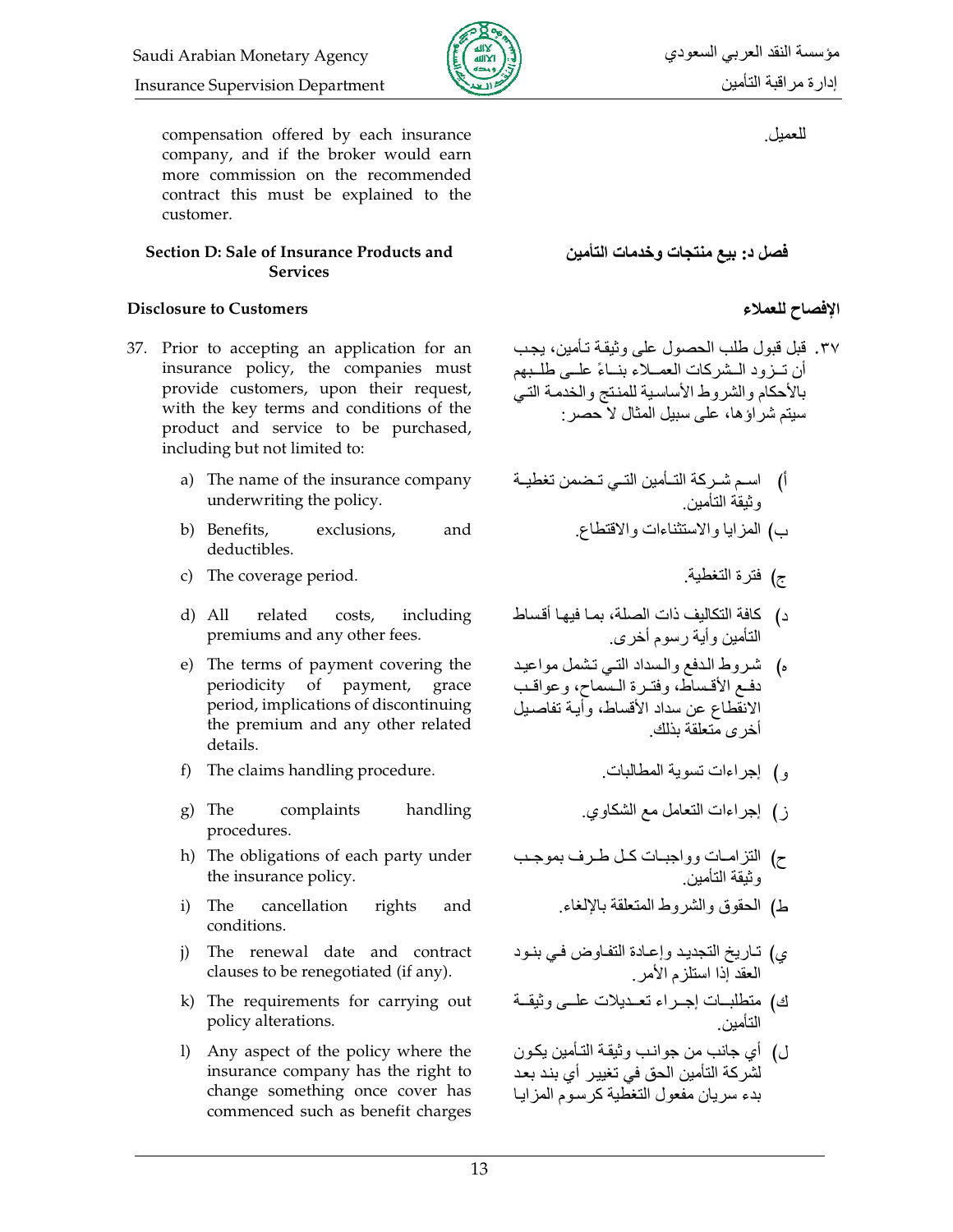

and policy fees on protection and savings business.

- m) Any unusual restriction or condition attaching to the customer.
- n) The postal address, telephone, fax and email contact details of the insurance company.
- 38. In addition to the above, companies must provide the following information with regard to protection and savings insurance products:
	- a) Whether the plan is participating, non-participating or an investment linked plan.
	- b) In case of participating, the basis of participation in profits i.e., cash bonus, deferred bonus, reversionary bonus, terminal bonus etc.
	- c) Plan illustration providing the sum insured, surrender value and paidup value over the term of the plan. The illustration should show these values at the end of each of the first five  $(5)$  policy years, five  $(5)$  yearly thereafter, and at maturity date if appropriate or up to age eighty-five (85) if not.
	- d) If benefits are not fully guaranteed, the customer should be provided with three illustrations with gross investment return rates of 3%, 5% and  $7\%$  p.a.
	- e) The extent of any investment or expense guarantees. It should be clearly stated that values shown are for illustrative purposes only unless the investment and expense charges are fully guaranteed.
	- f) For non-linked plans, where applicable, a breakdown of the premiums and charges by main cover, supplementary cover and any

والرسوم علىيوثيقة الحماية والادخار

- م) أي قيد أو شرط غير عادي قد يكون فيه ضرر يمس العميل
- ن) العنوان البريدي والمهاتف والفاكس والبريد الالكتروني لشركة التامين
- ٣٨. إضبافة إلى ما ورد أعلاه، يجب على الشركات تقديم المعلومات التالية فيما يتعلق بمنتجات تأمين الحماية والادخار :
- أ) توضــــبح مــــا إذا كــــان برنــــامج الـحمايـــة والادخار هو برنامج يقوم علىي المشاركة أو عدم المشاركة في الأرباح، أو برنامج استثماري مرتبط بوحدة
- ب) في حالة المشاركة في الأرباح، توضيح ما هـو أســاس المـشاركة فـي الأربــاح، سـواء كسان عسلاوة نقديسة أو عسلاوة مؤجلسة أو علاوة مضافة إلى ما بعد الوفاة (علاوة عقبية) أو علاوة نهاية العقد، إلى آخر ه
- ج) توضيح للبرنامج حيث يبين المبلغ المؤمن عليـه وّقيمـة الأسـترداد والمبلـغ المـدفوع خلال فترة البرنامج وأيضا يجب أن يبين هذا التوضيح المبالغ في نهاية كل سنة من السنوات الخمس (٥) الأولى من مدة وثيقة التأمين، ومن ثم كل خمس (٥) سنوات، وعند تاريخ الاستحقاق إذا كان ذلك مناسباً أو حتى سنِّ الخامسة و الثمانين (٨٥) سنة إذا لم يكن ذلك مناسباً ِ
- د) إذا لم تكن المزايا والفوائد مضمونة بشكل كامــل، يجــب أن يــزود العميــل بثلاثـــة إبضاحات لإجمالي معدلات العائد علمي الاستثمار وهـي 0% و٥ % و ٧% لكـل سنة
- مدى ضـمان أي اسـتثمار أو مـصروفات  $\sqrt{2}$ محملة، حيث يجب أن يبين للعميل بشكل واضح أن القيم الموضحة هي فقط لغرض التوضــــيح إلا إذا تـــم ضــــمان الاســـتثمار والمصر وفات المحملة بشكل كامل
- و) بالنسبة للبرامج غير المرتبطة بوحدة، في حالة تطبيقها، يجب توزيع أقساط التأمين والرسسوم حسسب التغطيسة الرئيسسية، والتغطيبة المكملية وأيبة تغطيبة أو خدمات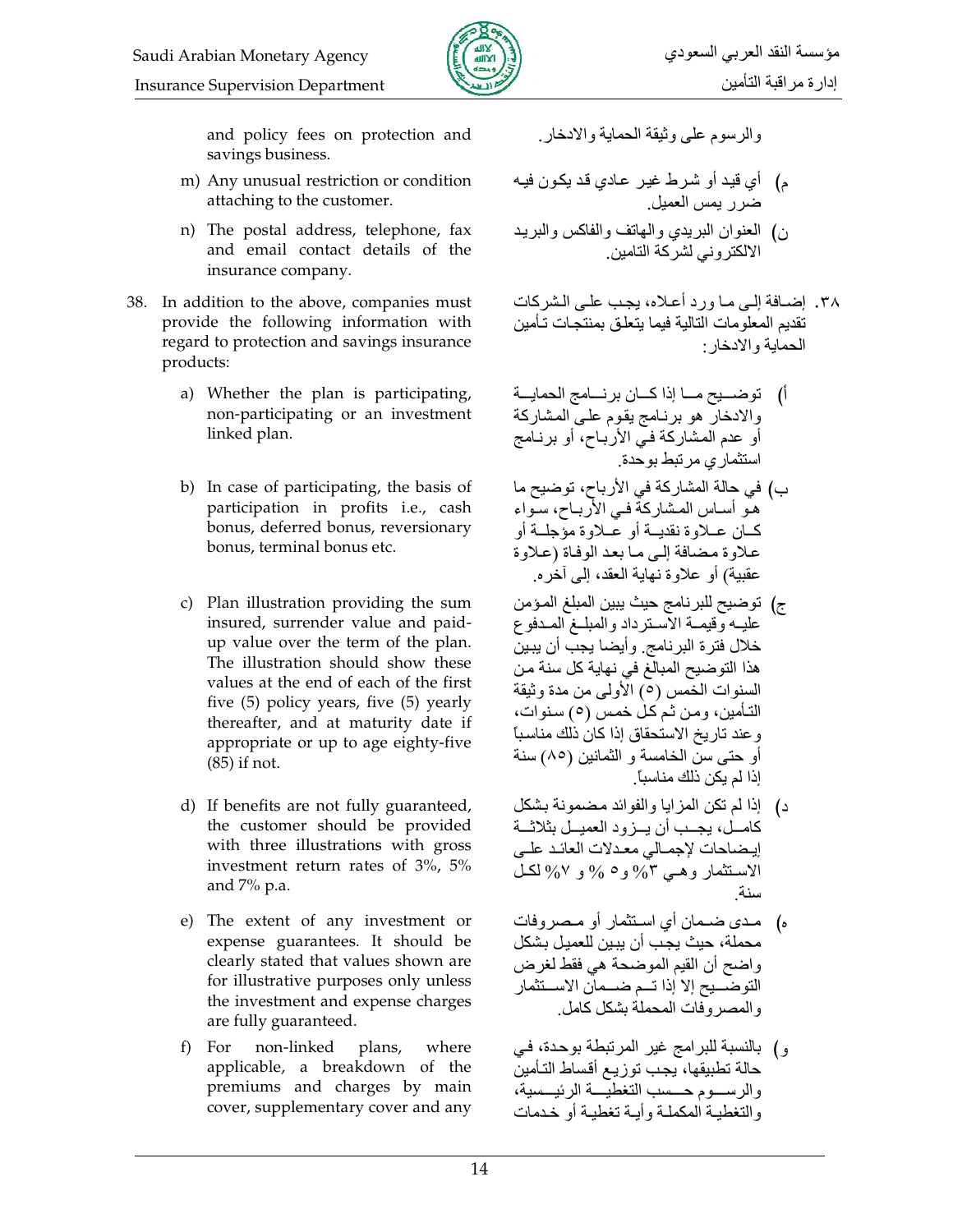

other cover or services provided.

- g) When presenting information related to past performance, the basis on which the performance was calculated together with a statement that past performance is not indicative of future performance.
- h) If the policyholders' funds may be invested in a range of linked investment funds, a description of the investment funds, which should include, at a minimum:
	- 1. A description of the asset classes the fund may invest in.
	- 2. A risk or volatility rating for each fund.
	- 3. If the fund is measured against a benchmark. details of that benchmark.
	- 4. Geographical spread of the investments.
	- 5. A statement of any concentration of investments into particular types of investments.
	- 6. The currency that the fund is priced in.
	- 7. The frequency that the fund is priced.
	- 8. The name of the fund manager, if the fund is external to the insurance company.
	- 9. Past performance of the fund, subject to the same comments as stated in  $(g)$  above.
- 39. Companies selling protection and savings contracts should complete a client fact find containing sufficient information to fully back-up the product recommendation made. The fact find must be signed by the client, and retained on the clients file. In the event of any dispute over the appropriateness of the contract sold, the contents of the fact find will be taken fully into account. If the fact find is not on the file, or is poorly or partially completed, this is likely to lead to the dispute being

أخر ي مقدمة

- ز) عند تقديم معلومات للعميل متعلقة بالأداء الماضيى، الأساس اللذي تسم بنساءً عليــه حساب الأداء، فإنه يجب التوضيح للعميل أن الأداء الماضـــى لـــبس دالاً علـــى الأداء المستقبلي ولا يحسمن بالمضرورة تحقيق العوائد المستقبلبة
- ح) إذا كــان يمكــن اســتثمار أمــوال أصـــحاب وثـائق التـأمين فـي مجموعــة مـن صـنـاديق الاستثمار المرتبطة بوحدة، فيجب وصف صـــناديق الاســـنثمار علــــى أن يـــشتمل وصفها كحد أدنى على:
- ١. وصف لفئات الأصول التي بمكن أن يستثمر فيها الصندوق.
- ٢. تـصنيف لكــل صــندوق مــن حيــث المخاطر والنقلب في الأسعار ِ
- ٣. يجمد توضميح المعيمار إذا كسان الصندوق بقاس بناءاً على معيار ما.
	- ٤. الانتشار الجغرافي للاستثمارات.
- ه. بيان أي تركيز للاستثمارات في أنواع ...<br>معينة من الأوعية الاستثمار بـة
	- ٦. العملة التي يسعر بها الصندوق.
		- ٧. عدد مرات تسعير الصندوق
- ٨. اسم مسدير السصندوق، إذا كسان الصندوق من خارج شركة التأمين
- ٩. الأداء الماضى للصندوق مع مراعاة ما هو مذكور في الفقرة (ز) أعلاه.
- ٣٩. يجب على الشركات التي تقوم ببيع وثـائق تـأمين الحماية والادخار أن تستكمل نموذج تقصبي حقائق العميل الذي يحتوى علمي معلومات كافية لدعم المنتج الموصّى بـه بشكل كامل، ويجب أن يوقع نموذج تقصىي الحقائق من قبل العميل ويحتفظ بـه في ملَّف العمـلاءِ. وفي حـال أي خـلاف حـول ملاَّئمة الوثيقة المباعة، سوف يتم ۖ أخذ محتويات نموذج تقصـى الحقـائق بشكل كامـل فـى الحسبان ِ وإذا لم يكن نموذج تقصبي الحقائق في الملف أو تمت تعبئتـه علـى نحـو ضـعيف أو بـصورة غيـر كاملــة، فمــن المحتمـل أن يــؤدي ذلـك إلــي تــسو يـة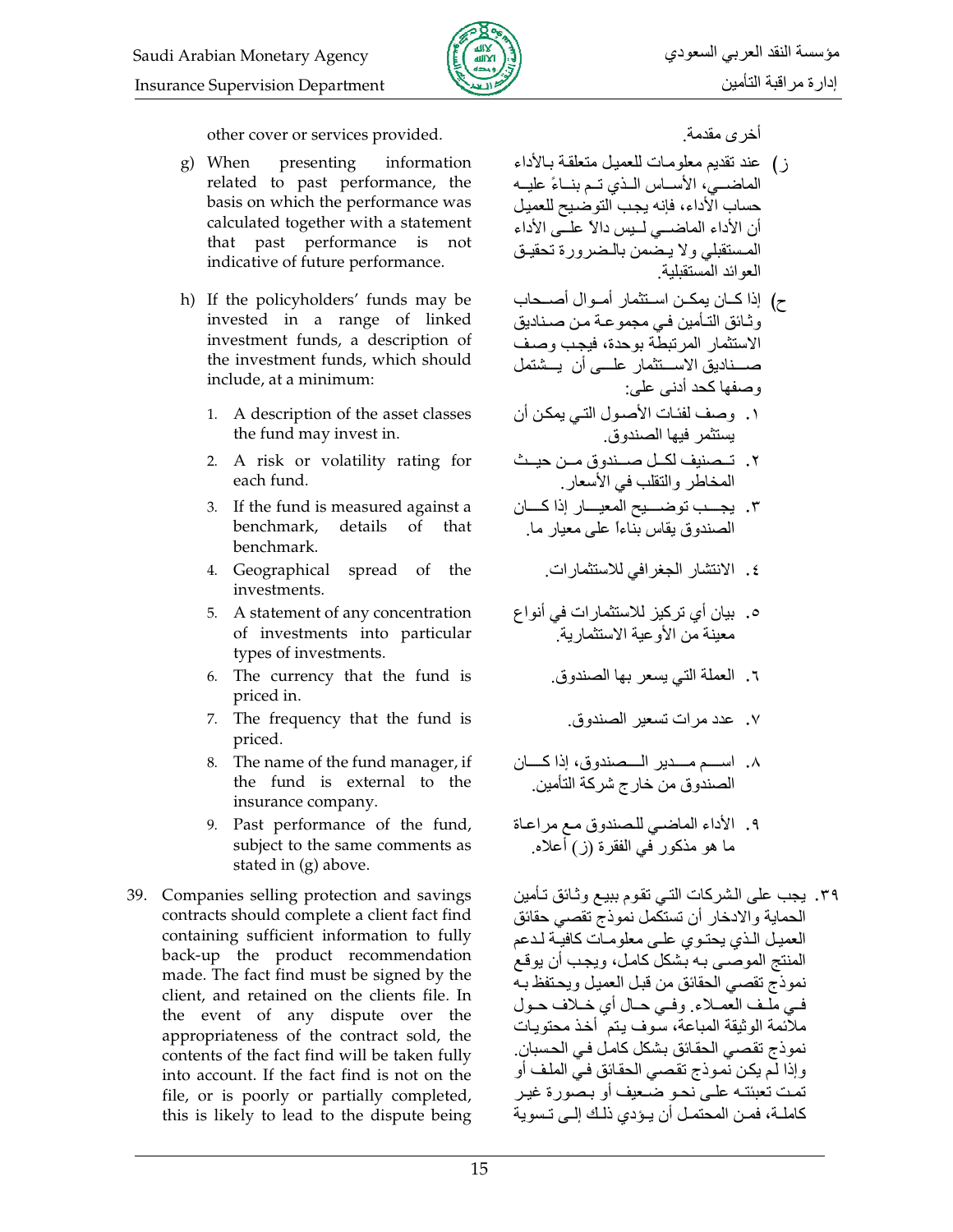

resolved in favor of the client.

- 40. Insurance service providers arranging the insurance contact must disclose to the customer at the point of sale the full commissions and/or fees earned for the services provided from all sources.
- 41. Insurance cover may not be back-dated on any compulsory insurance product.

No insurance company, or employee of an insurance company may provide evidence of cover on a product unless the customer has committed to taking out a full annual policy that complies with the minimum standards set for that policy.

### **Customer Obligations**

42. Prior to entering into an insurance contract, the companies must inform customers of their key obligations under the insurance contract to pay premiums in a timely manner and to provide full and disclosure  $\sigma$  $a<sup>11</sup>$ honest relevant information needed to determine the insurance needs and underwrite the risk. The customer should only be expected to advise the companies of information that a reasonable person would regard to be relevant.

### **Confirmation of Coverage**

- 43. Upon entering into an insurance contract, must promptly companies provide official customers with written confirmation of the insurance coverage. In case the full documentation is not available, the companies must issue evidence of temporary coverage confirmation, which can be legally used as a proof of coverage.
- 44. When an application for a compulsory insurance product such as motor or health is taken with a premium payment, a receipt should be provided to the customer indicating that coverage commences at an

الخلاف لمصلحة العمبل

- ٤٠. يجب على شركات المهن الحرة التي ترتب عقد التــأمين الإفــصـاح للعميــل عنــد البيــع عــن كافــة العمـولات و/ أو الرسـوم النـّي يـتم تقاضـيها مقابـل الخدمات المقدمة لذلك العميل من كافة المصادر
- ٤١. لا يمكن أن تؤرخ تغطية التأمين الإلزامي بتاريخ سابق علمی أی منتج تأمینی ِ

ولا يمكن لشركة تـأمين أو موظف شركة تـأمين تقديم دليل على تغطية المنتج ما لم يكن العميل قد تعهد بالحصول عليى وثبقة تـأمين سنوبة كاملـة تلتز م بالمعابير الدنبا المحددة لتلك الو ثبقة

# النز امات العميل

٤٢. قبل إبرام وثيقة التأمين، يجب على الشركات تبليغ العملاء بالنز اماتهم الرئيسة بموجب وثيقة التأمين لمدفع ألأقساط فمي وقتهما وتموفير إفصاح كامل وعسادل عسن كآفسة المعلومسات ذات السصلة والبضر ورية لتحديب احتياجيات التبأمين وتغطيبة المخاطر ٍ ولا يتوقع من العميل أن يفصح للشركة سوى عن المعلومات التبي تعتبر معلومات ذات صلة بنظر الشخص العادي.

# تأكيد التغطية

- ٤٣. عند إبرام وثيقة التأمين، يجب فوراً على الشركات أن تزود العملاء بتأكيد خطبي رسمي علمي تغطية النامين وفي حال عدم نوفر كامل الوثائق، يجب أن تــصدر الــشر كة شـــهادة مؤقتــة علـــى تأكيــد التّغطيــة، يمكـن أن تـستخدم نظاميــاً كـدليل علــى التغطية
- ٤٤. عند استلام طلب الحـصول علـى منـتج تـأمين إلزامي- كالتأمين على المركبة أو التأمين صحي-مع دفعة للقسط الأول مقدماً، يجب تقديم وصل للعميل يبين أن التغطية تبدأ بالتاريخ المتفق عليه سواءً كان بِتار بِخ استكمال تقديم الطلب أو بِتار بِخ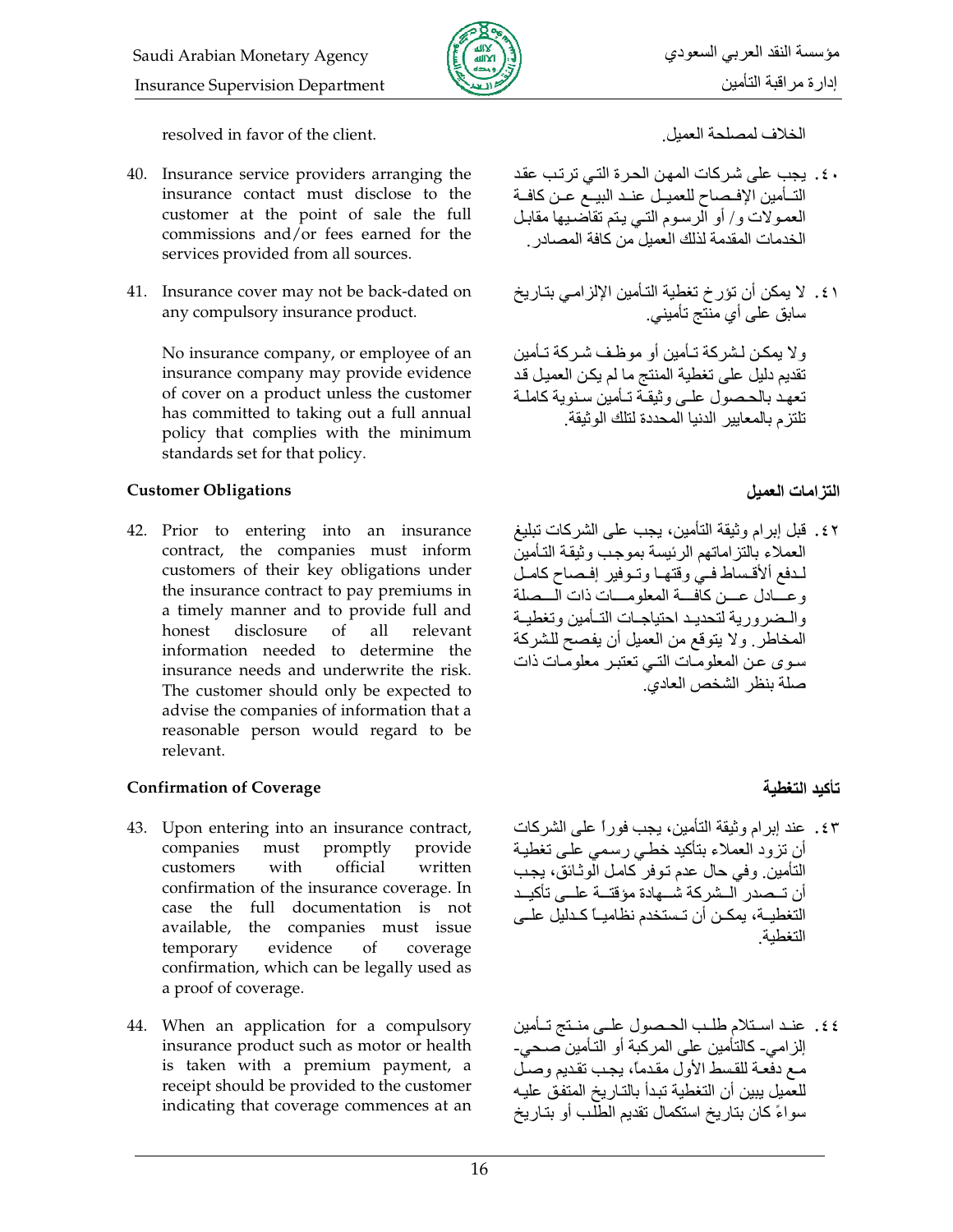

**Insurance Supervision Department** 

agreed upon date on or after the application date.

45. When an application for insurance is taken without a premium payment, a receipt should be provided to the customer indicating that coverage will commence at the date stated in the policy provided the first premium has been paid by that date. If the premium is not paid by the commencement date stated in the policy, then the company must have received a written and binding commitment from either the applicant or the agent or broker to pay the premium, in order for the company to initiate cover.

#### Documentation

46. Companies must promptly provide the full policy documentation to customers after entering into an insurance contract.

### **Related Parties**

47. No insurance policy shall be issued or renewed by an insurance company to any of its owners or members of the Board of Directors, Senior and Executive Managers, and their related parties except after the payment of the full premium (as per article 49 of the Implementing Regulations). Related parties shall be taken to mean close family members, wives, husbands, children, parents, brothers, sisters, and any establishment in which any member of the Board of Directors has more than 5% interest.

### **Premium Collection**

- 48. Companies must not collect premiums or fees for transactions that are not in the process of being provided or have not yet been provided.
- 49. Insurance companies are considered to have received the premiums once the premiums are received by the agents.

لاحق.

٥٤. عند استلام طلب الحصول على تـأمين بـدون دفـع قسط تـأمين مقدمـًا، يجب أن يقدم إيـصـال اسـتلام للعميـل يبــين أن التغطيــة ســوف تبــدأ بالتــاريخ الموضح في وثيقة التأمين مع دفع القسط الأولِّ. وفي حالَّة عُدم دفع القسط في النَّاريَّخ الموضح في الوثيقة، عند إذن يَجب على طالب وَّثيقة النامين أوّ وكيل التأمين أو وسيط التأمين أن يقدم النز ام كتابياً لشركة التأمين بدفع القسط لبدء تغطية الو ثبقة

مستندات الو ثائق

٤٦. يجب على الشركات نقديم كامل مستندات وثائق التأمين للعملاء فور أ بعد إبر ام تلك الو ثائق.

الأطراف ذات الصلة

٤٧. بجب ألا تقـوم شـر كة التـأمين بإصـدار أو تجديـد وثيقية تبأمين لأي مين ملاكهيا أو أعضاء مجلس إدار تهـا أو كبــار مـدر ائـها التنفيـذيين أو الأطـر اف ذوي الصلة بهم إلا بعد دفع كامل القسط (وفقـًا للمــادة ٤٩ مــن اللائحــة التنفّيذيــة لنظــام مراقبــة شـركات التــأمين التعــاوني). ويقـصد بــالأطراف ذوي المصلة أفراد العائلة من الزوجات والأزواج والأطفال والأباء والأمهات والأخوان والأخوات، وأيٌّ من المؤسسات التي يملك فيهـا أي عضو مـن أعضاء مجلس الإدار ة أكثر ٍ من 0%.

# تحصبل الأقساط

- ٤٨. يجب ألا تقــوم الــشركات بتحــصيل الأقــساط أو الرسوم على الخدمات التي لا تقدمها الشركة أو على الخدمات المستقبلية التي لم تقدم بعد
- ٤٩. تعتبر شركات التـامين قد استلمت مبـالغ أقـساط التامين فور استلام الوكيل للاقساط من العملاء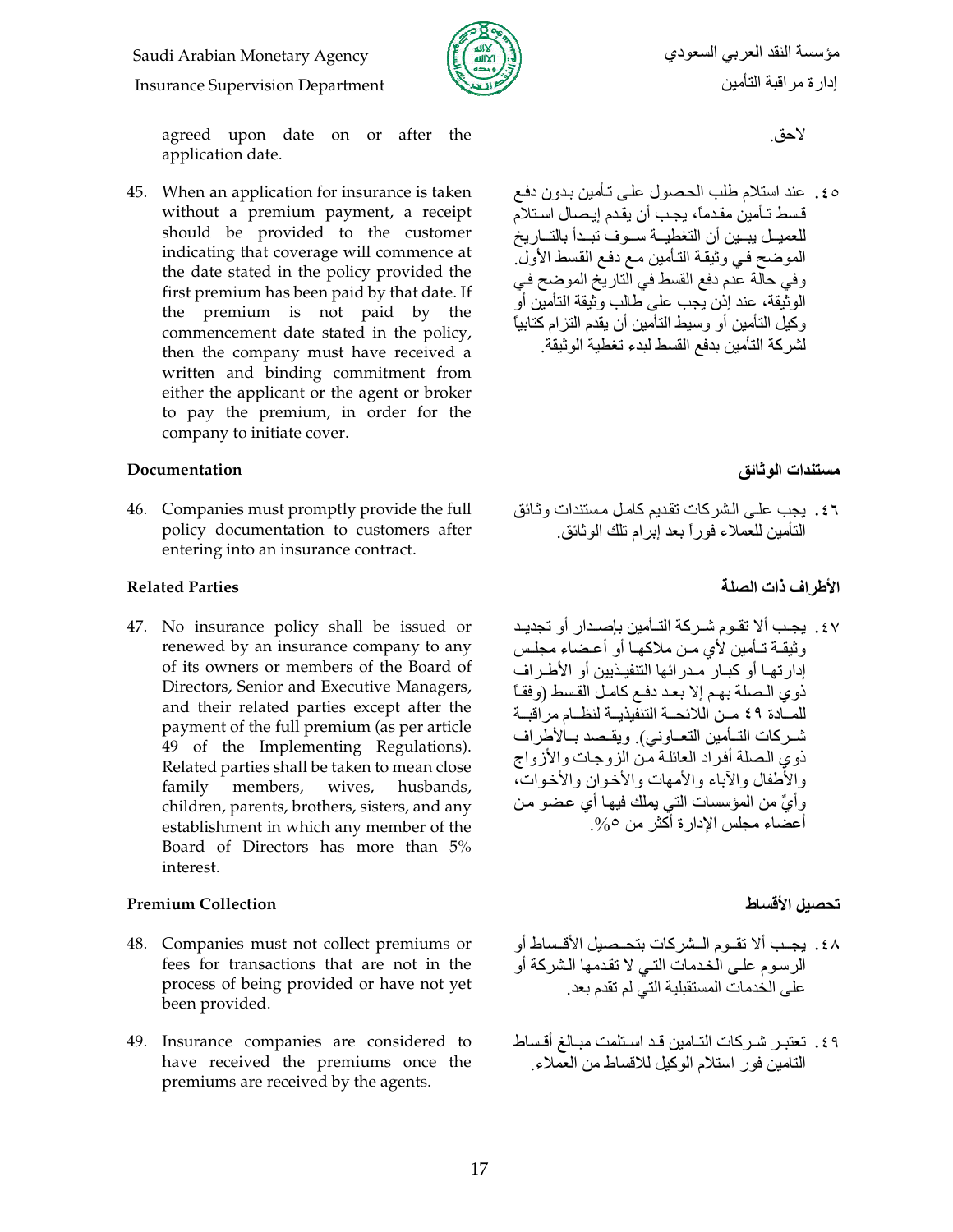

#### **Section E: Post-sale Customer Servicing**

### After-Sale Service

- 50. Companies must provide after sales services to customers in a timely and appropriate manner, including responding to their inquiries, administrative requests, and requests for amending the insurance policies. In particular, companies must:
	- a) Provide certificates of coverage when requested by the customer.
	- b) Provide written confirmation of any amendments to the policy and any additional amounts due.
	- c) Issue receipts for any amounts received, unless payment is made by credit card or other form of automated bank transfer when the bank records will suffice.
	- d) Issue refunds or other charges due to customers.
- 51. Companies must promptly notify customers of any changes in the disclosures or conditions made to the customers at the time of entering into the insurance contract. This includes changes in the companies' contact details and changes in the claims filing procedure.

#### **Claims Handling**

- 52. For companies whose licensed activities includes claims handling, they must:
	- a) Respond to claims filing in a prompt manner.
	- b) Provide claims forms showing all the information or steps required by customer (including) the the beneficiary under a protection and savings policy) to file the claim.
	- c) Acknowledge to the insured customer the receipt of the claim and any missing information and documents within seven (7) calendar

## فَصل هـ: خَدمة العميل بعد البيع

### خدمة ما بعد البيع

- ٥٠. يجب أن تقوم الشركات بعد البيـع بتقديم خدمات للعملاء فيي وقتها وبطريقة مناسبة، بما في ذلك الرد على استعلاماتهم وطلباتهم الإدارية وطلباتهم بتعديل وثائق التأمين وبشكل خاص يجب علمي الشر كات إتباع التالي:
- أ) تقديم شـهادات التغطيــة عنـدما تطلـب مـن<br>قبل العميل
- ب) تقديم تأكيد خطي لأية تعديلات علىي وثيقة التأمين و لأية مبالغ إضافية مستحقة
- ج) إصدار إيصالات استلام لأيـة مبـالغ تـم استلامها، مـالمم يتم الدفع عـن طريق البطاقــة الائتمانيــة أو صــورة أخـرى مـن التحويــل المــصرفيّ الألــيّ عنــدما تفــي سجلات المصر ف بالغر ض ِّ
- د) دفع المبالغ واجبـة الاسترداد أو أي رسوم<br>أخرى مستحقة للعميل
- ٥١. يجب علىي الشركات إشعار العملاء فوراً بأية تغييرات في الإفصاح أو الشروط المعدة للعملاء مس<br>عنــد إبــرام وثبُقــة التـــأمين ويــشتمل هــذا علـــي التغييـــرات فسى بيانــــات الاتـــصال بالـــشركة و التغيير ات في إجر اءات تقديم المطالبات

# تسه بة المطالبات

- ٥٢. يجب على الشركات فيما يتعلق بتسوية المطالبات إتباع التالي:
- أ) السرد علمى المطالبات المستلمة بستكل سريع.
- ب) تقديم نمــاذج المطـالبــات النــي تبــين كـافــة المعلومات أو الإجـراءات المطلوبــة مــن العميل (بما في ذلك المستفيد بالنسبة لوثيقة تأمين الحماية والادخار) لتقديم المطالبة
- ج) الإقرار للمؤمن لـه بتلقي المطالبـة وإشـعار العميل بأيبة معلوميات ومستندات ناقصة خـلال سـبعة (٧) أيـام مـن تلقـى نمـوذج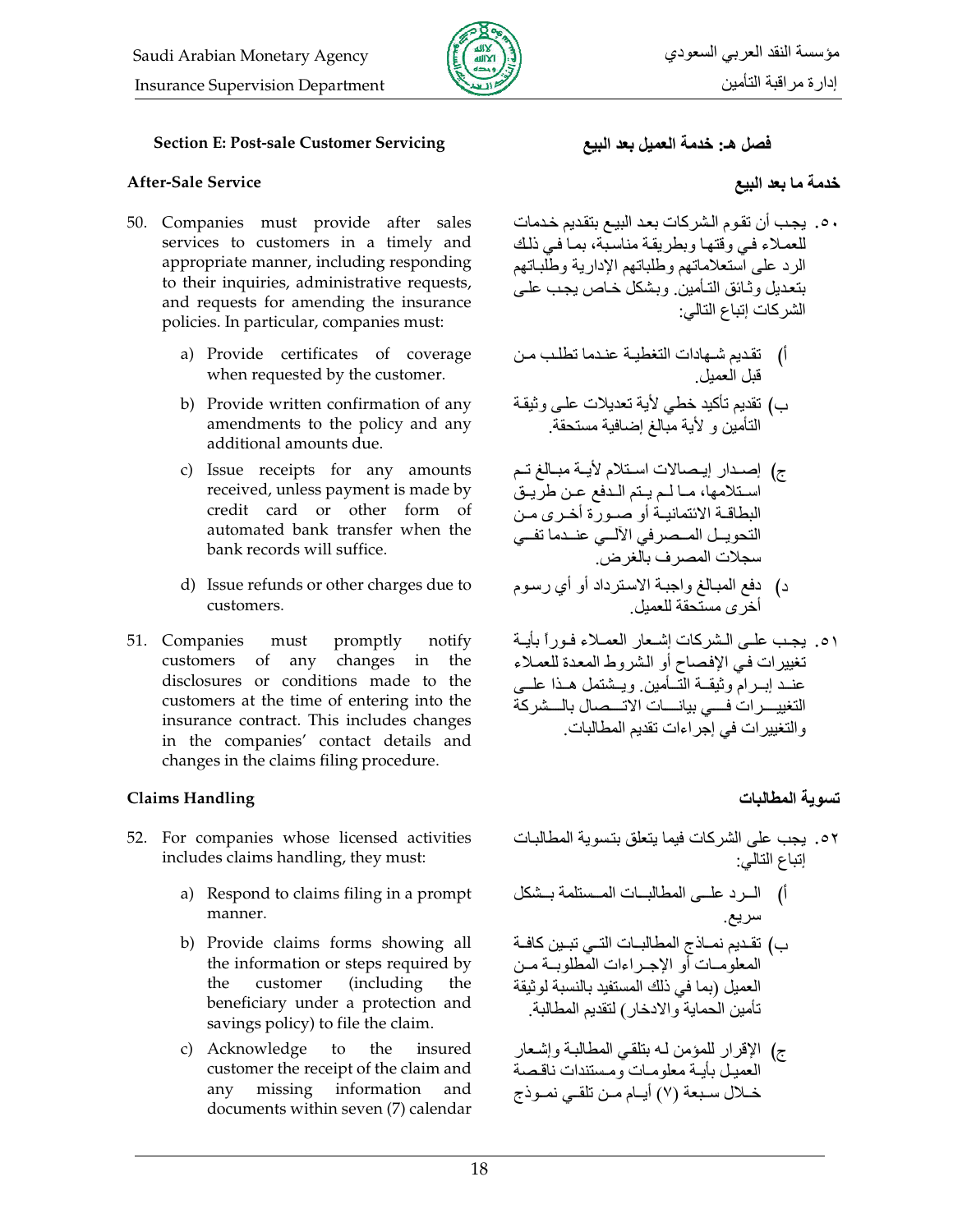

days from receiving the claim's application form.

- d) Provide adequate guidance to the insured customer in filing the claim and information on the claims handling process.
- e) Inform insured customers of the progress of filed claims, at least every fifteen (15) working days (as per article 44 of the Implementing Regulations).
- f) Handle claims in a fair manner.
- g) Appoint a claims or loss adjuster when necessary, and notify the customer of such an appointment within three (3) working days.
- h) Conduct a reasonable investigation of claims within a time period not exceeding ten (10) days for individual policyholders and thirty (30) days for commercial entities.
- i) Notify the customer in writing of the claim acceptance or refusal promptly after completing the investigation, stating the following:
	- 1. For accepted claims (full or partial acceptance):
		- Settlement amount.
		- How the settlement amount was reached.
		- Justification if reduced settlement is offered or any part of the claim is not accepted.
	- 2. For denied claims:
		- Written reason for denying the claim under question.
		- Copies of documents or information that were used in reaching the decision,  $if$ requested.
- j) Explain the appeal or complaints process, if the settlement is not

المطالبة

- تقديم إرشـادات توجيهيـة للمـؤمن لـه عنـد د) تقديم المطالبة وتزويده بمعلومات كافية عين الاجير اءات لاتميام عمليية تسسوية المطالبات
- ه) تبليـغ المـؤمن لـه بالتقـدم الحاصـل فـي المطالبات المستلمة، على الأقل كل خمسة عشر (١٥) يومـــأ (وفقــأ للمــادة ٤٤ مــن اللائحــة التنفيذيــة لنظــام مر اقبــة شــر كات التأمين التعاوني).
- و) تسوية المطالبات بكل نزاهة وعدالة ودون
- ز) تعيين خبير معاينــة أو مقـدر الخـسائر إذا كان ذلك ضروريا، وإشعار العميل بهذا التعيين خلال ثلاث (٣) أيام عمل.
- ح) إجراء تحقيق مقبول في المطالبات خلال مدة زمنيــة لا تتجــاوز عـشرة (١٠) أيــام للأفراد وثلاثين (٣٠) يوماً للشركات.
- ط) إشــعار العميــل كتابيـــا بقبــول أو رفــض المطالبة فوراً بعد استكمال البحث مع ذكر النالي:

- توضيح كيف تم التوصل إلى مبلغ<br>التسوية - النبريـر فيمـا إذا تـم تخفـيض مبلــغ التسوية أو في حال عدم قبول جزء
	- ٢\_ بالنسبة للمطالبات المر فوضة:

من المطالبة

- تقديم سبب خطـي لـرفض الطلـب المقدم - نقديم نسمخ للوثائق أو المعلومات المستخدمة في التوصل للقرار ، إذا طلب ذلك

ى) شرح إجراءات تقديم الشكاوى، إذا لم تقبل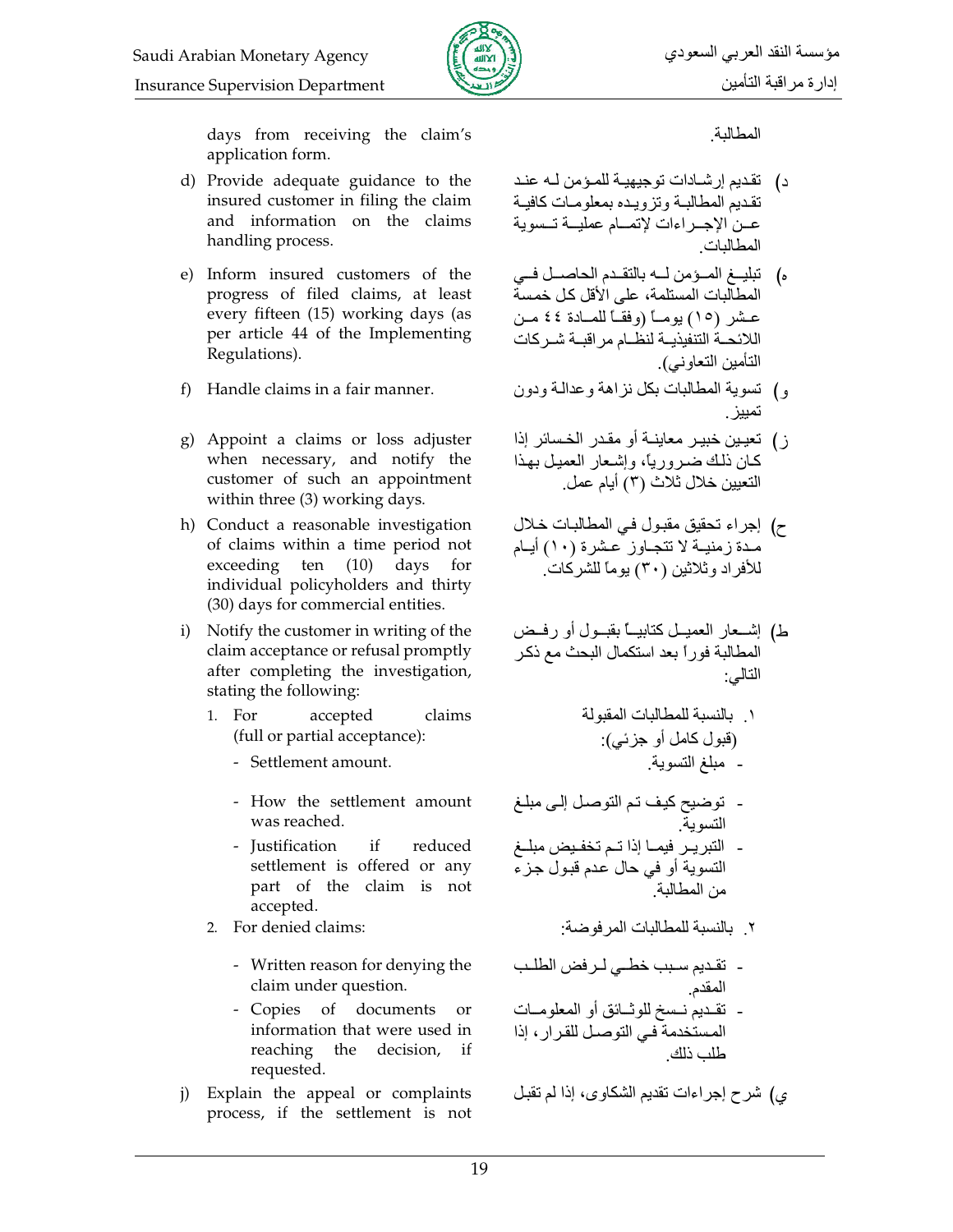

accepted by the customer.

k) For accepted claims, forward the claims settlement payment without undue delay upon receiving all information required and documentation (as per article 44 of the Implementing Regulations).

### **Claims Settlement**

53. Insurance companies must settle claims within the time period indicated in article 44 of the Implementing Regulations, and when that is not possible, provide an explanation, with reason(s) for such delay.

## **Credit Control**

54. Companies may not provide excessive credit to customers. Full payment terms must be agreed in writing at the outset of the policy, and the insurance company is allowed to cancel a policy promptly if payments are not made on time. In all cases, the company should promptly cancel a policy, after appropriate warnings, and thirty (30) days notice, if payments are not made. Premiums must be paid separately from, and may not be offset from, claims payments.

# **Complaints Handling**

- 55. Companies must put in place a fair, transparent, and accessible complaints handling process and controls, and inform customers of the complaints filing procedures.
- 56. Upon receiving a complaint, companies must carryout the following:
	- a) Acknowledge the receipt of the complaint.
	- b) Provide an estimate of the time to address the complaint.
	- c) Provide the customer with the contact reference to follow up on the filed complaint.

التسوية من قبل العميل

ك) في حالة صحة المطالبة، يتم دفع مبالغ المطالبات بدون تـأخير غيـر مبـرر عنـد تلقى كافة المعلومات والوثائق المطلوبة ( وفقاً للمادة ٤٤ من اللائحة التنفيذية لنظام مر اقبة شر كات التأمين التعاو نبي)

# فترة تسوية المطالبات

٥٣. يجب على شركات التأمين تسوية المطالبات خلال الفترة المبينة في المادة ٤٤ من اللائحة التنفيذية لنظـام مراقبــة شـركات التــأمين التعـاوني، وعنـد تعذر ذلكَ تقدم شريحًا مع بيان أسباب هذا التأخير

# مر اقبة الائتمان

٤٥. يجب ألا تقدم الشركات ائتمانــأ مفرطــأ للعمــلاء. ويجب الاتفاق على ألية دفع الأقساط بشكل واضح .<br>عند توقيع وثيقة التأمين، ويجب أن يتم النص في الوثيقة على تلك الألية، ويحق لشركة التأمين إلغاء وثيقة التأمين فوراً إذا لم يتم سداد الأقساط في وقتها وفيي جميع الأحوال، يجب علىي شركة التأمين إلغاء الوثيقة بعد إنذار العميل وإعطائه مهلة ثلاثين (٣٠) يوماً". ويجب دفع أقساط التأمين بشكل مستقل عن المدفوعات الناتجة من تسوية المطالبات و لا يمكن أن تكون عوضاً عنها.

# التعامل مع الشكاوي

- ٥٥. بجب علــ شـركات التــأمين إعـداد إجـراءات المراقبة الداخلية وألية عادلة وشفافة للتعامل مع المشكاوي، وإبسلاغ العمسلاء بساجر إءات تقسديم الشكاو ي
- ٥٦. عند تلقي شكوى، يجب أن تقوم الشركات بالتالي:
	- أ) الإقرار بتلقى الشكوى
	- ب) تقديم تقدير زمني للتعامل مع الشكوي
- ج) تزويـد العميـل بمرجـع الاتـصـال لمتابعــة<br>الشكوى المقدمة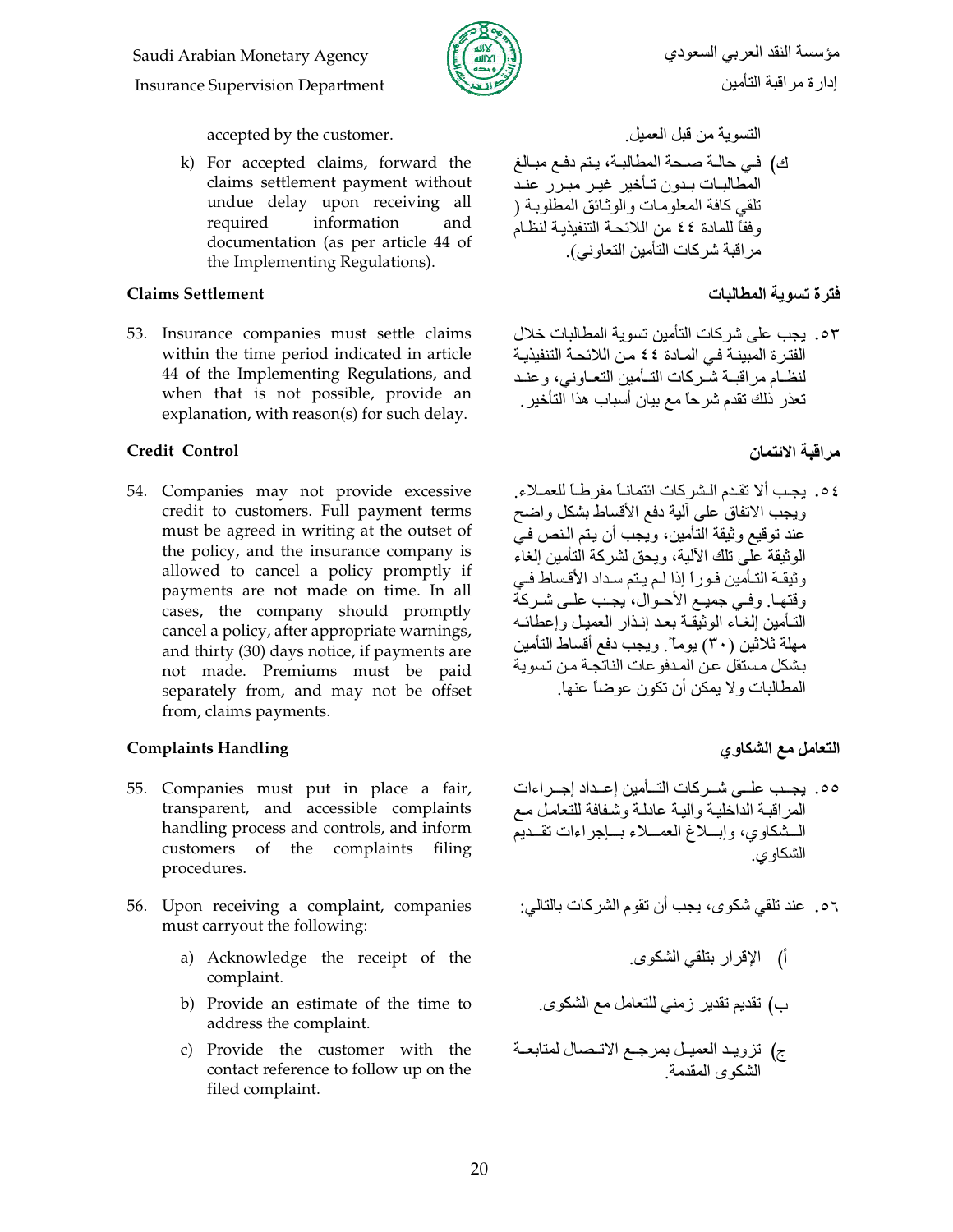

- d) Inform customers on the progress of the filed complaint.
- e) Address the complaints in a prompt and fair manner within ten (10) working days of receiving the complaint.
- f) Notify the customer, in writing, whether the complaint or the claim is accepted or rejected, and the underlying reasons for the decision and, if applicable, any offered compensation.
- g) Explain the dispute filing process to escalate the complaint or the claim to the committees established by article 20 of the law on supervision of cooperative insurance companies.

### Cancellation

- 57. Cancellation of policies must conform to the cancellation conditions specified in the policy terms and conditions referred to in article 25. Cancellations by the insurance company must be notified to customers in writing, including a reference to the relevant contractual cancellation condition and explanation of the underlying reasons for the cancellation.
- 58. Amounts due to customers as a result of the cancellation of a policy must be paid without undue delay, and must be accordance calculated in with the provisions of article 54  $\alpha$ the Implementing Regulations.

# **Renewal and Expiry**

- 59. Companies must inform customers of the policy renewal or expiry date in a timely manner to allow customers to arrange continuing insurance coverage.
- 60. For all protection and savings contracts, insurance companies should provide an annual statement to their customers which includes the following information:
- د) تبليغ العملاء بالنقدم الحاصل في الشكوى المقدمة
- ه) تسوية الشكاوي بطريقة سريعة وعادلة خلال (١٠) أبام عمل من تلقى الشكو ي
- و) إشعار العميل، خطيًا، ما إذا كانت الشكوى أو المطالبة مقبولة أو مر فوضية، والأسباب الداعية لذلك و أي تعويض معر وض عليي العمبل
- ز) شرح ألية رفع وتقديم الشكوى أو المطالبة إلى اللجان المشكلة بموجب المادة (٢٠) من نظام مراقبة شركات التأمين التعاوني.

## الالغاء

- ٥٧. يجب أن يتوافق إلغـاء وثـائق التـأمين مـع شـروط الإلغاء المحددة في شروط وأحكام وثبقة التأمين ( انظر المادة ٢٥ من هذه اللائحة) ويجب نبليغ العملاء خطيبًا عند إلغـاء الوثيقـة، بمـا فـي ذلـكَ الإشارة إلى بند إلغاء الوثيقة ذي الصلة والذي تم النص عليه فيها وشرح الأسباب الداعية لإلغاء نلك الوثبقة
- 0٨. يجب دفع المبالغ المستحقة للعملاء نتيجة لإلغاء وثيقـة التَّأمين بدّون تـأخير غيـر مبـرر، ويجـب حساب هذه المبـالغ وفقــاً لأحكــام المــادة ٥٤ مـن اللائحــة التنفيذيــة لنظــام مر اقبــة شــر كات التــأمين التعاوني.

# التجديد والانتهاء

- 09. يجب على الشركات إشعار العميل بتاريخ تجديد أو انتهـاء و ثبقـة التـأمين قبـل و قـت كـاف ِلبـتمكن العميل من التجديد أو الحصول على تغطية من شركة أخر ي
- ٦٠. بالنسبة لكافة وثائق تأمين الحماية والادخار، يجب أن تقـدم شـركات التــأمين بيانــأ سـنويأ للعمــلاء بتضمن المعلومات التالبة